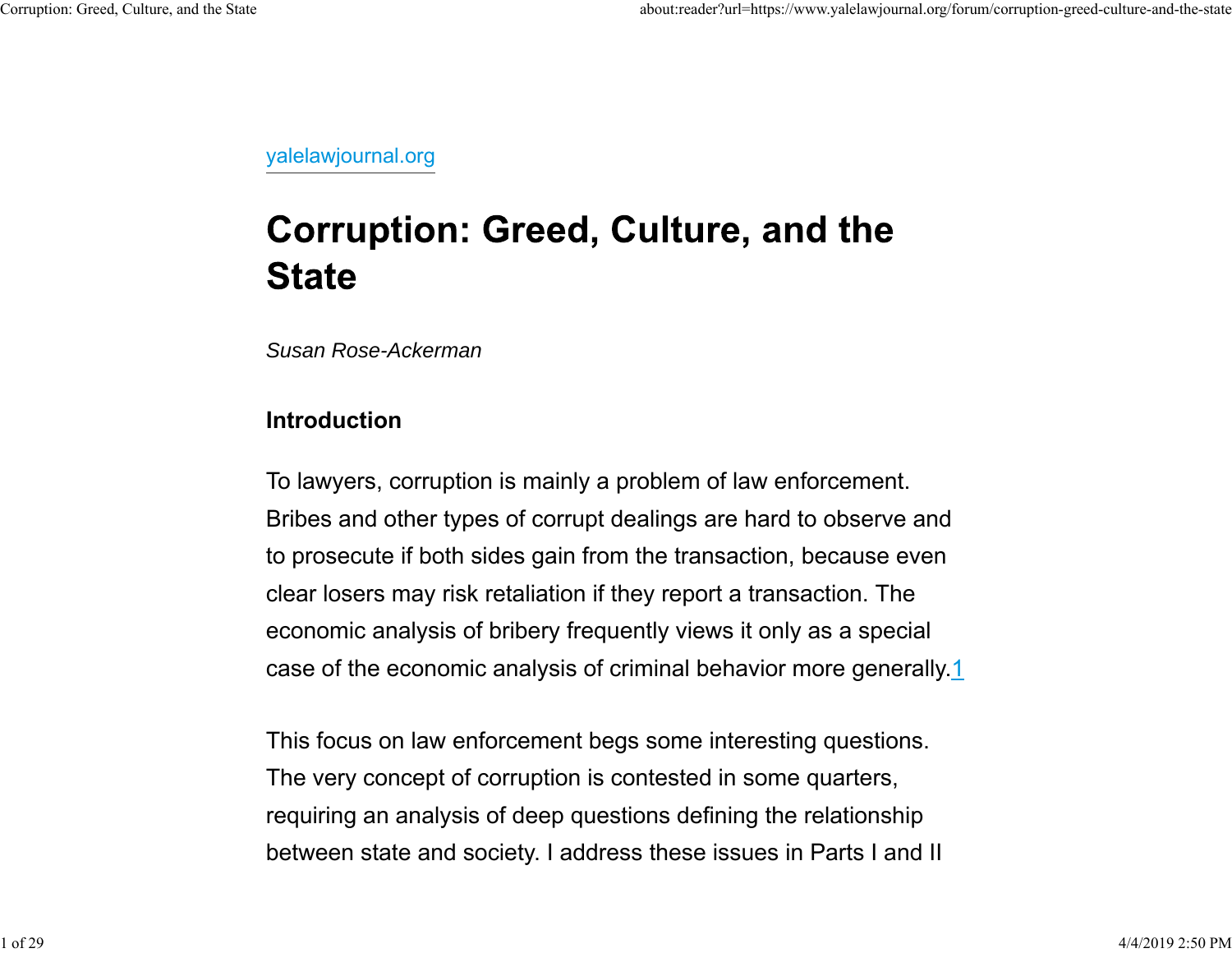by confronting the seemingly disparate views of free market libertarians and of ethnographers who study corruption as an aspect of the relations between state and society. Although their views are fundamentally different in many respects, they are both skeptical of the modern state and frequently see "corruption" as a superior alternative to abiding by the formal law. Next, in Part III, I explore how free-marketeers and cultural ethnographers confront what is called "grand corruption"—involving political leaders and multi-national firms. Here, we see a marked reversal. Corporate interests, which in other circumstances emphasize the value of the free market, here characteristically invoke local cultural practices as an excuse for making payoffs. In contrast, it is the scholars of local cultural practices who invoke the predominance of economic incentives—that is, the greed and the profit motive of multi-national firms—to condemn grand corruption. After confronting these curious convergences and conceptual reversals, Part IV develops my own "democratic legitimacy" approach. It stresses the way pervasive corruption undermines the competence, fairness, and democratic legitimacy of the modern state. It substitutes the criterion of willingness-to-pay for criteria based on desert, need, efficiency, and other values. This approach leads to a suggested reform agenda consistent with the goal of strengthening state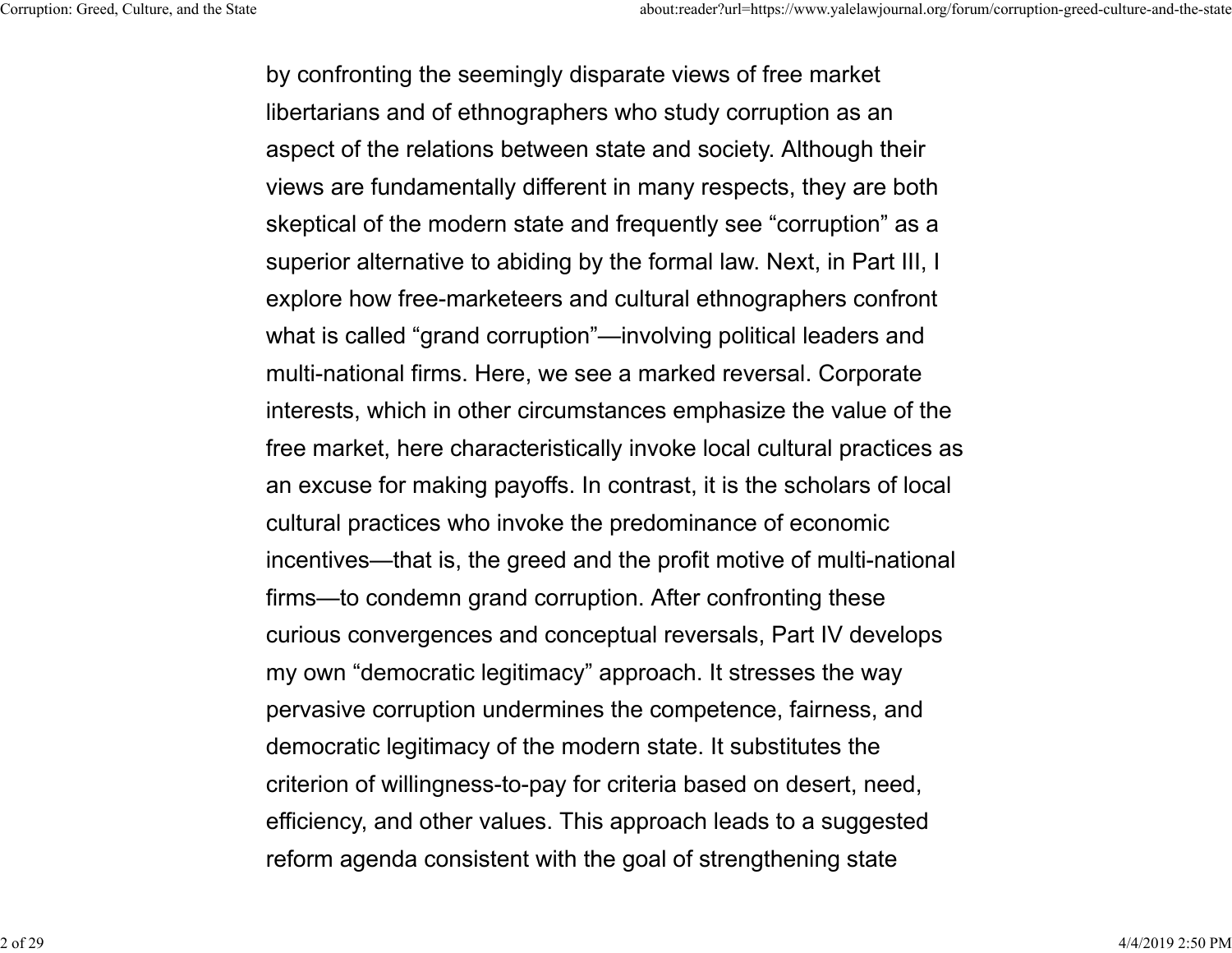capacity and accountability.

### **I. libertarians and corruption**

Libertarians view corruption as a symptom of an intrusive, meddling state that systematically reins in the free market and undermines entrepreneurial activity and competition. Their solution is to reduce the state to its bare bones so that it does little more than protect private property and provide security. They argue that market actors who pay bribes to avoid complying with the rules, to lower tax bills, or to get favors, limit the harm that the state can do and consequently enhance the benevolent operation of the free market as a locus of individual freedom.2 Although in the libertarian view the best solution would be a drastic cutback in the state, bribery can seem a second-best technique that permits free markets to function in a rough and ready fashion.

Libertarians start with the presumption that the unfettered market is best. They are less concerned with the legality or illegality of quid pro quo deals. The primaryissue is whether the transaction furthers economic freedom. A bribe to get around a costly regulation would be approved, but one to induce the police to harass your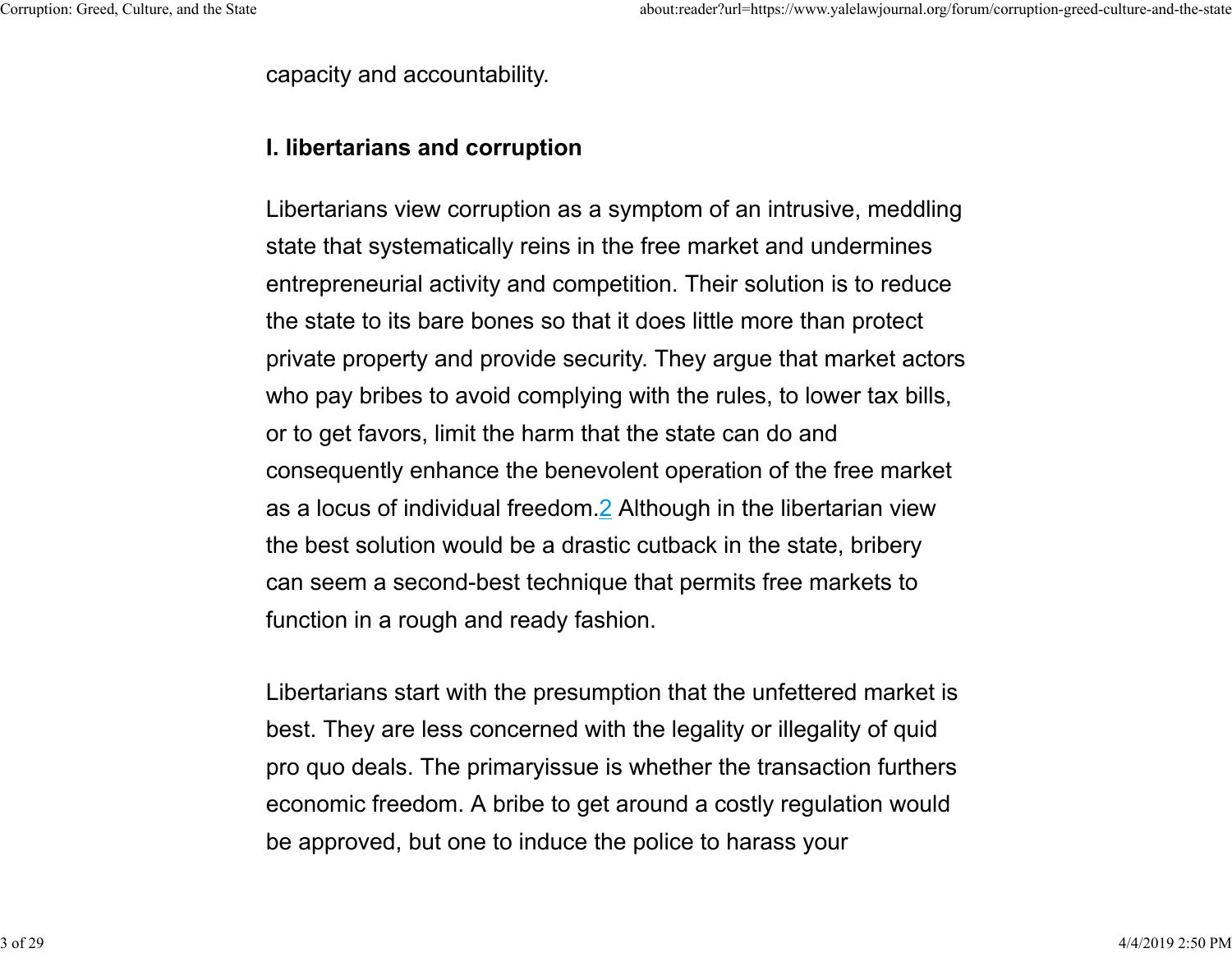competitors would not. A natural implication of this approach is that a small government with few responsibilities is best. Gary Becker of the University of Chicago has been a strong advocate of this view with essays titled *To Root Out Corruption, Boot Out Big Government* and *If You Want to Cut Corruption, Cut Government*.3 Work based on the Heritage Foundation's Index of Economic Freedom echoes Becker's libertarian view.One essay notes the correlation between the Index of Economic Freedom and low levelsof corruption. The authors "believe economic freedom is intrinsically connected to the level of government activity in an economy. The fewer resources (including assets and regulatory power) a government controls, the fewer the opportunities for corruption."4

This perspective suggests that the state is a kleptocratic monster that makes no pretense of operating in the interests of its citizens.5 Laws against bribe-taking by underlings only permit higher-up officials to extract more for themselves. These laws do nothing to further any notion of "good government." Geoffrey Brennan and James Buchanan, for example, borrow Thomas Hobbes's description of the state as a Leviathan and model it as a hungry beast seeking to maximize its control over revenue. For them, taxation and regulation are equivalent to theft, and although they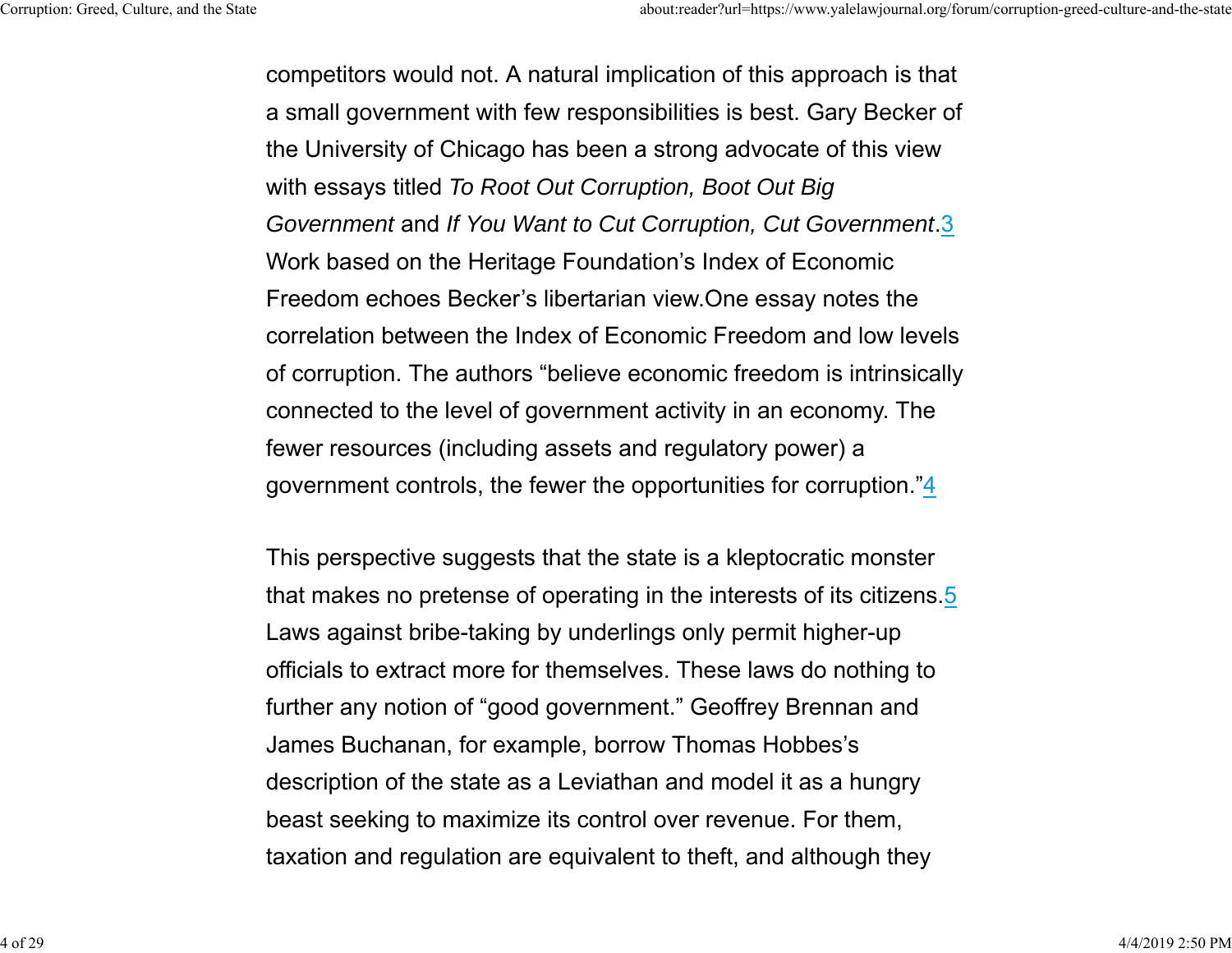recognize the need for a minimal state, they argue for constitutional limits on taxing, spending, and regulating.<u>6</u> They assume that political power, not outright corruption, is the problem, but i f government officials are self-interested revenue maximizers, it seems consistent with their model for those with political power to extract private benefits for themselves, risking a descent into outright kleptocracy. This extreme view is far from reality. Modern representative democracies are certainly imperfect, but they do manage to translate public preferences into practical policies. Most officials cannot or do not seek to exploit all opportunities for private gain. One can study corruption without succumbing to extreme cynicism about the kleptocratic or Leviathan state. Modern governments impose constitutional and institutional constraints that limit self-seeking, and the state can seek to attract individuals to public service careers who have the values needed to resist temptations to enrich themselves at state expense.

The libertarian approach seldom takes public institutions seriously as reflections of democratic and constitutional choices. One should not expect majoritarian democracies to produce fully efficient outcomes. They will reflect majority sentiment and the organizational ability of different groups. They are bound to produce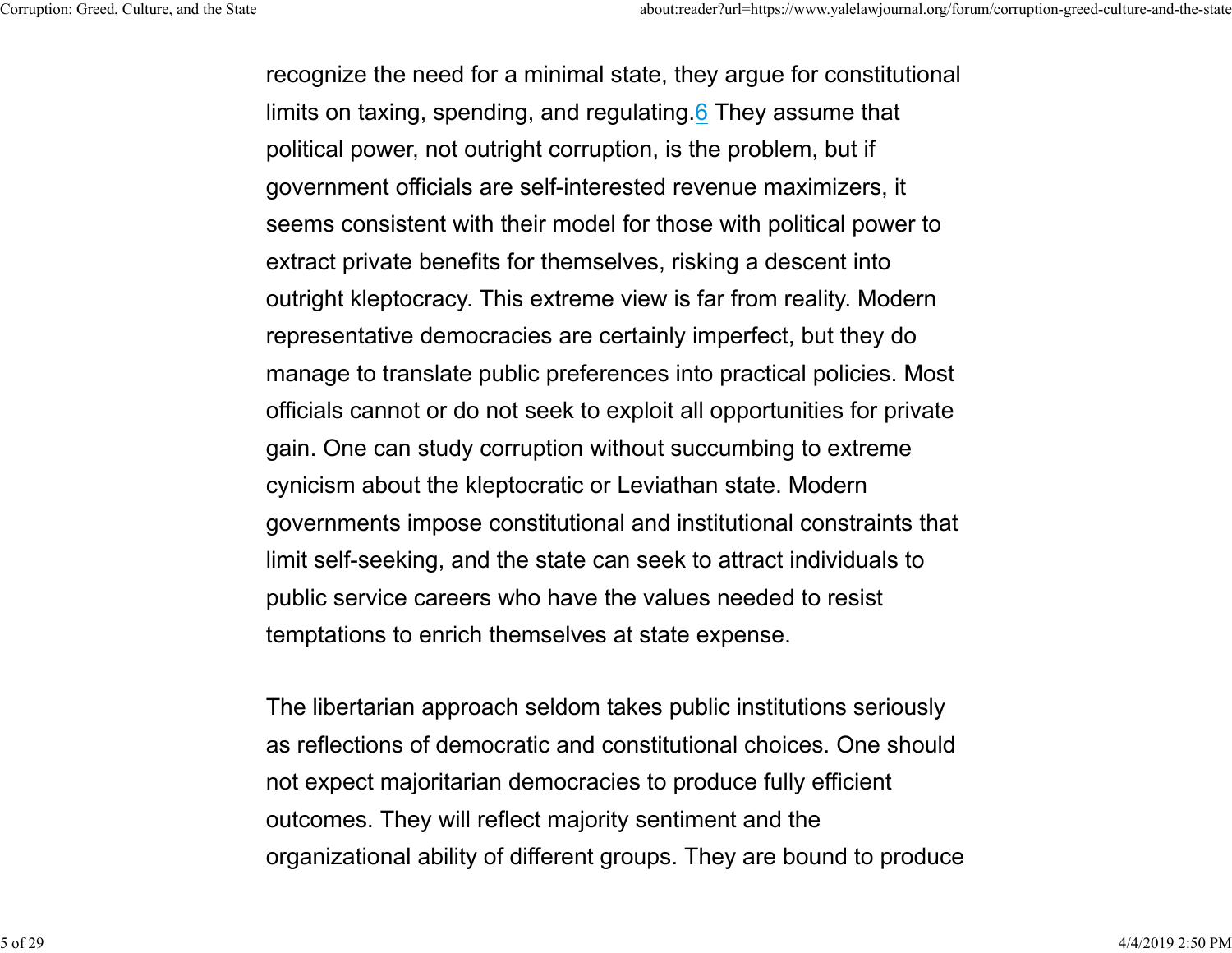some inefficient regulations and impose costs on some to benefit others. Nevertheless, in a well-functioning democracy, they represent legitimate, if imperfect, efforts to respect the will of the citizenry. So long as fundamental constitutional and human rights are respected, bad laws do not justify corrupt efforts to undermine their administration. One cannot defend oneself against a bribery charge by introducing into evidence a social science study that demonstrates a law's inefficiency. The libertarian defense of bribery as a way to avoid the demands of public officials trivializes and undermines democratic institutions.

# **II. ethnography and corruption**

Cultural anthropologists also tend to be sympathetic to gifts and favors that others call corruption, but they reach that conclusion by a very different route. They study payments or gifts given to officials and the mutual exchange of favors, including electoral quid pro quos. They look to traditions that emphasize loyalties to friends, family, region, tribe, religion, or ethnic group. These practices privilege informal, friendly social contacts over arms-length, rule-bound transactions. Scholars in this tradition often refuse tolabel transactions as corrupt if they are based on affective ties, or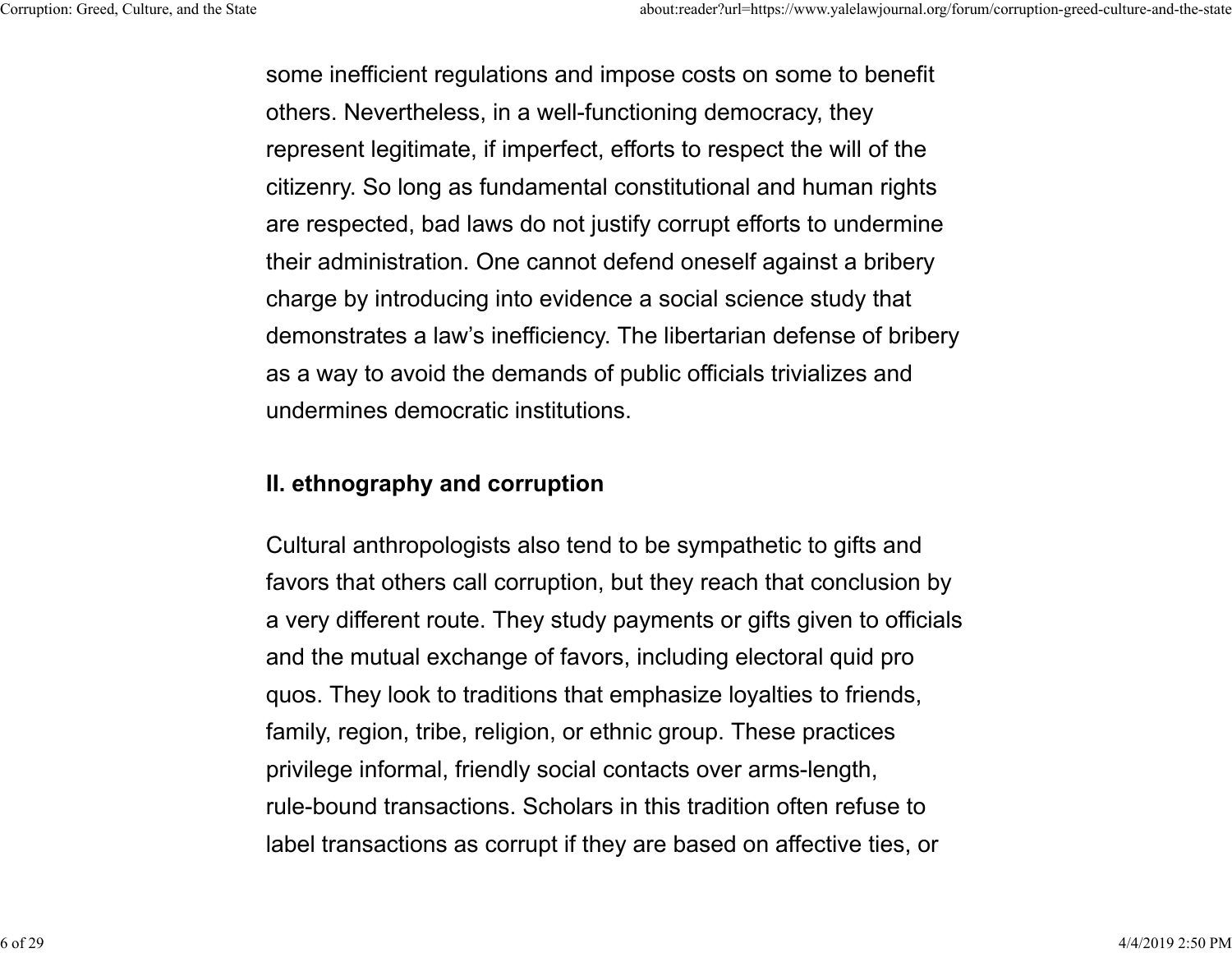they claim that, even if formally illegal, the practices are socially acceptable, economically beneficial, and compensate for the imperfections of government and of electoral institutions.

All modern states are dominated by a formal set of rules and laws administered by public officials and influenced by the choices of political leaders, whether elected or appointed. States may incorporate values and practices that clash with a society's traditions. If nepotism and payments in money or in kind are formally illegal, there may be a mismatch between traditional practices, on the one hand, and efforts to develop impersonal bureaucratic processes and democratic electoral systems, on the other. This disjunction is particularly acute if a society is making a transition from personalistic modes of interaction between rulers and the ruled to relationships based on arms-length, impersonal, professional interactions. Impartiality clashes with feelings of duty and loyalty to kin and in-group.

Many ethnographers have studied societies where corruption is intertwined in citizens' day-to-day experience with the public sector. Payoffs are not arm's-length transactions but are part of a social interaction. They mix economic motives and social practices.7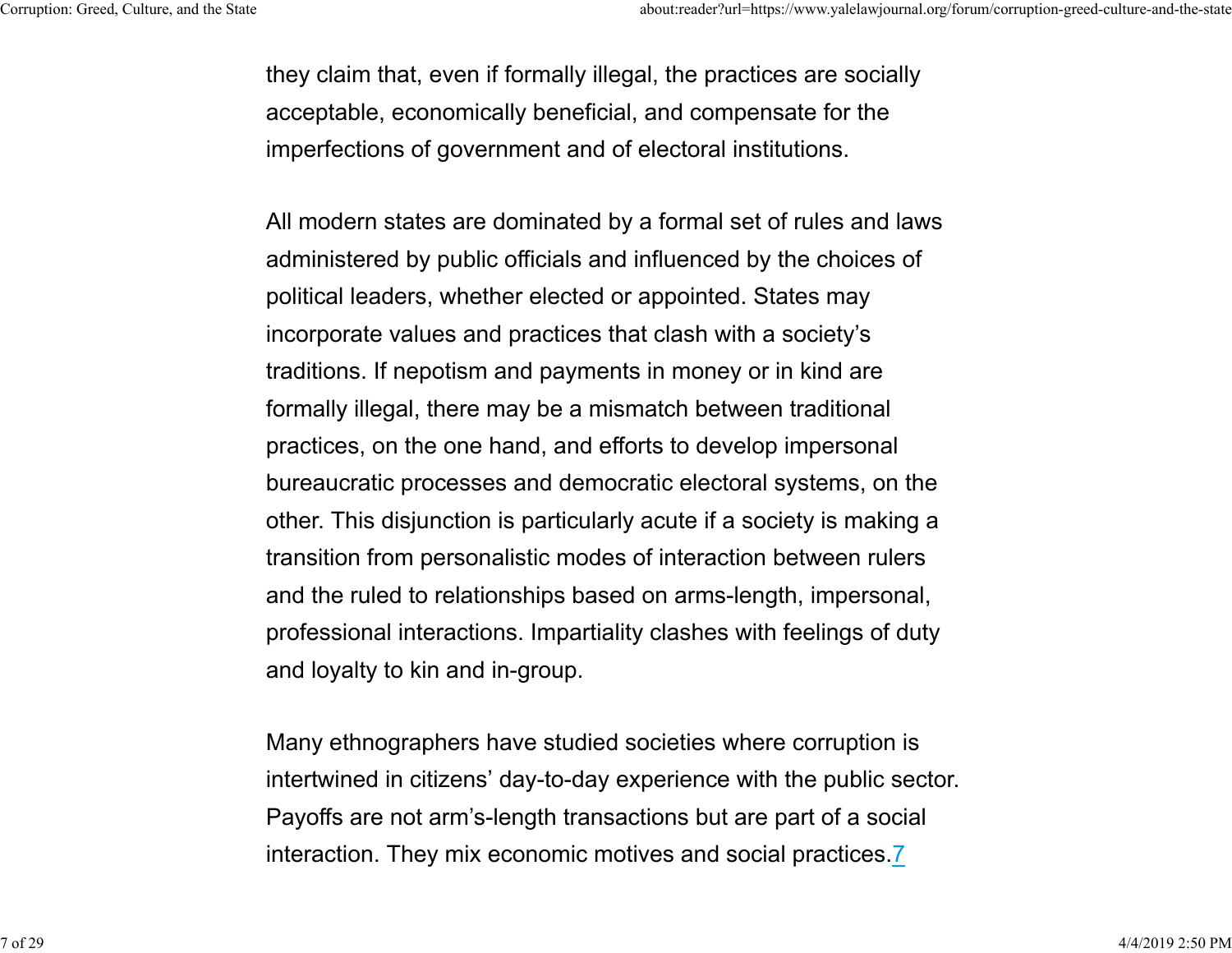However, even if social norms help to justify the behavior, economic motives—for example. getting a government contract, or issuance of a business license—often motivate the transaction. Citizens may be paid to vote and pay to get access to education and health care. If they wish, for example, to register a property deed, obtain a telephone line, or obtain their pension checks, payoffs are routine in some societies. Avoiding costs, such as taxes and tariffs often requires a bribe. Actual or invented violations of the law lead to bribery demands from police or inspectors. In judicial proceedings, bribes assure a friendly judge, lower fines, and can lead to th e "loss" of key documents. Thus, whatever the cultural explanations, the consequences for government functioning can be extremely detrimental.

Olivier de Sardan develops these themes in the African context.<u>8</u> Social norms support interactions that outsiders see as corrupt but that the participants view as acceptable or even moral. The politically powerful are expected to receive tribute from their subjects. If politicians or public officials have the opportunity to enrich themselves, they have an obligation to do so and to shar e generously with those who helped them to advance. This puts civil servants in a bind. Their professional legitimacy arises from their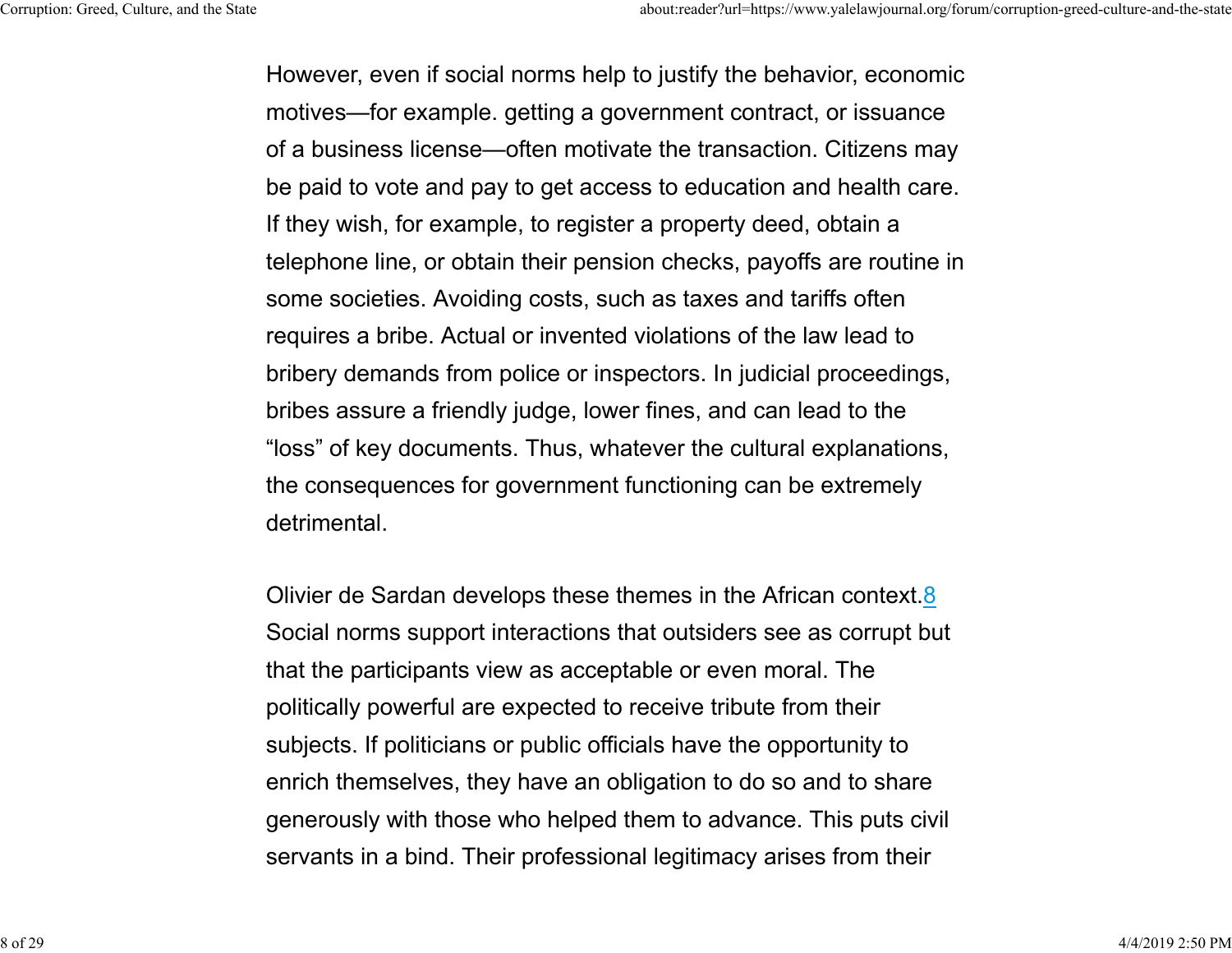training as public administrators on the European model, but their social legitimacy depends on conforming to local norms that clash with their training. Research on Ghana and Nigeria confirms this basic pattern.

In Ghana, Jennifer Hasty describes corruption as "an intensification of contact with the vital flows coursing through the political body,"9 and she notes the prevalence of metaphors of eating and of the flow of blood to describe the practice. Corruption is not seen as the impersonal market invading the state but rather as hyperengagement in already existing sociopolitical flows. In Nigeria, Daniel Jordon Smith finds corruption embedded in "everyday instances of patronage" that are related to networks of kin, community, and other interpersonal associations. Corruption that helps ones friends and kin "can look like moral behavior from local perspectives."10 As Smith concludes, a feedback loop perpetuates corruption. State offices are unreliable in delivering basic services. Yet, the use of clientelistic networks to deliver public resources based on "moral obligations and affective attachments" fuels a cycle of corruption.11

Nevertheless, anthropological accounts report that most people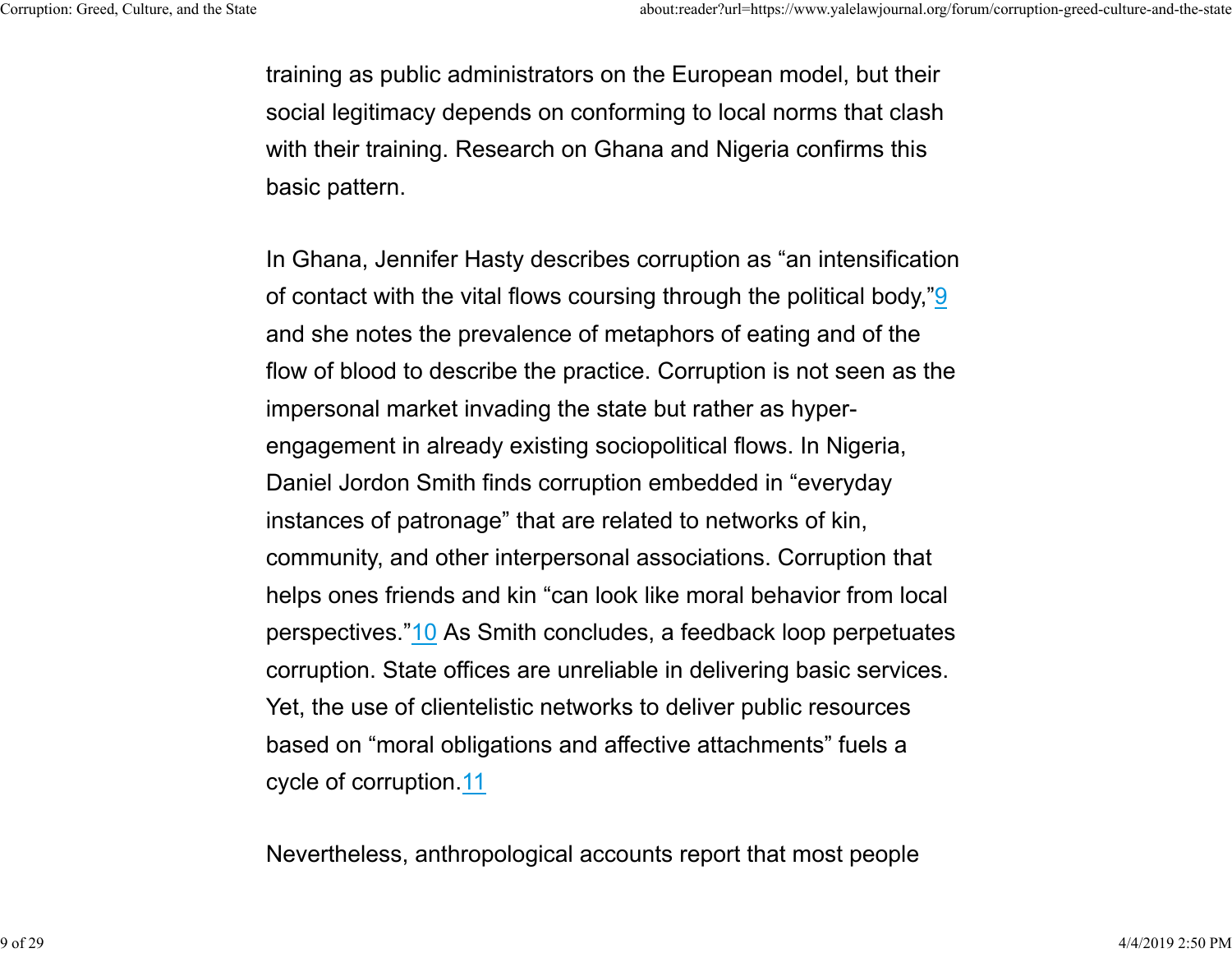recognize corruption as a deep problem even as they affirm the social bonds that it expresses. In Africa corruption is "as frequently denounced in words as it is practiced in fact."12 There is a continuum "from bribing someone and thanking someone for services rendered."13 Even though the briber often claims to have "good reason" for his actions, he also condemns the behavior of others who obtain benefits through payoffs and connections. Nigerians and Ghanaians are extremely critical of the level of corruption in their country, and they believe that it promotes the inequality of wealth and power.14 Ordinary people condemn corruption at the elite level, but they themselves participate in networks that socially reproduce corruption.

Similar ambiguity exists in China around the concept of *guanxi*, which literally means social relationships or social connections. Official pronouncements equate *guanxi* with bribery that undermines the public interest. However, "embodied in the popular discourse in the contradiction of the condemnation of *guanxi* on the one hand, and admiration and even approbation on the other."15 Even as they condemn its prevalence, people brag about how they used *guanxi* to obtain benefits and refer to the ethics of obligation and reciprocity.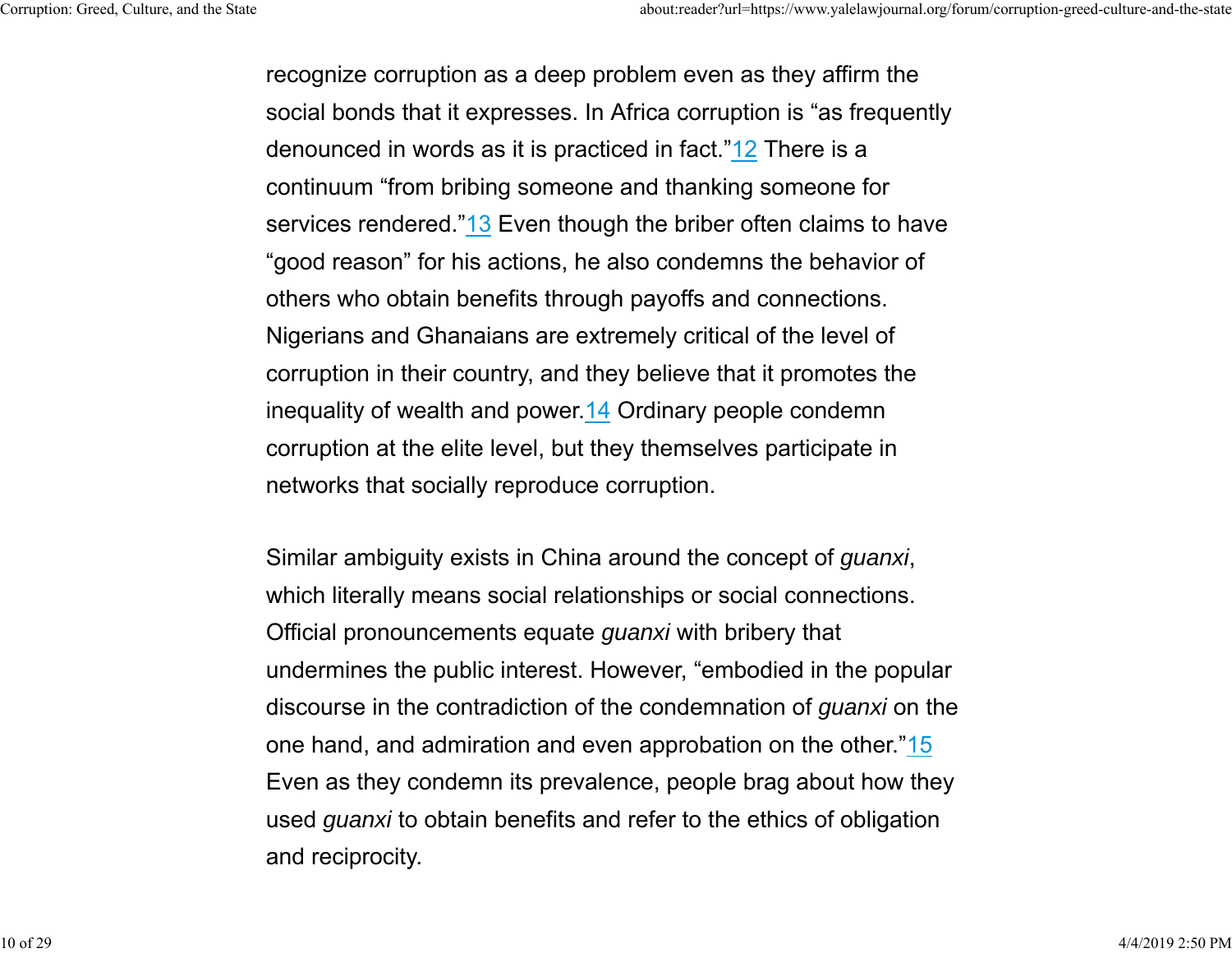One can surely sympathize with a person caught in a personalistic system based on bribery. Sympathy need not imply acceptance, however. Corruption is not the inevitable result of history and culture. Social norms may be deeply embedded and self-reinforcing, but they do sometimes change; they are not necessarily frozen in time. And, if a society is ever to build a legitimate democracy, norms must change. Otherwise, pervasive corruption will inexorably undermine respect for the rule of law, generating serious distortions in the efficiency and fairness of service delivery.

The underlying condemnation of corruption, even by those who make payoffs in their everyday lives, suggests openings for reform. Perhaps more public awareness of the costs of payments—whether labeled gifts or bribes—could change behavior and increase support for reform. For example, if some people pay to receive drivers' licenses even though they do not know how to drive, reform could begin by publicizing the extra accident risk.16 If a social welfare program is corrupted by officials who demand payoffs, reform can give applicants a legal option--for example, through freedom of information act requests.17 If politicians or political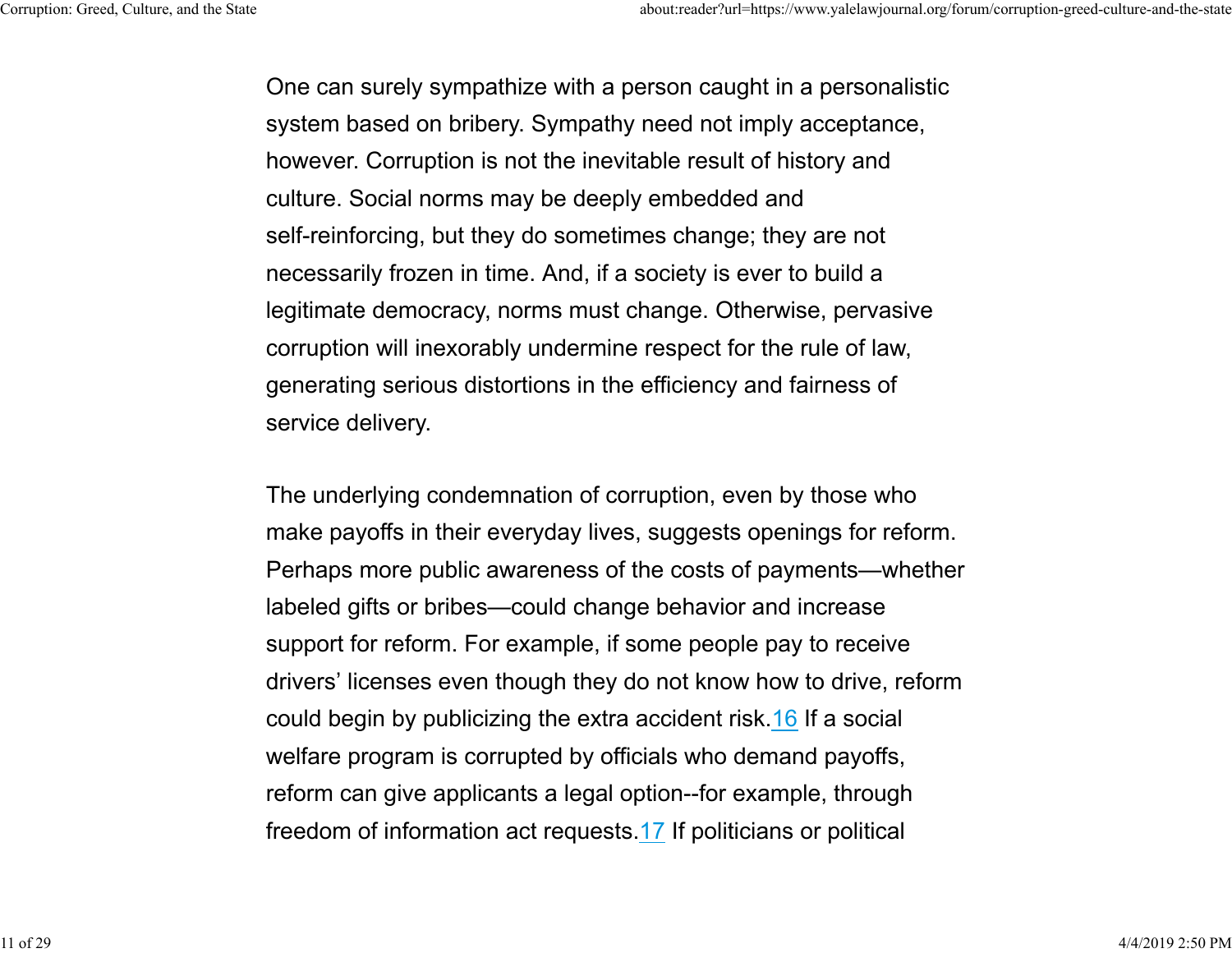parties make direct payments to voters in return for support, voters need to see that the social cost is a weakening in the representative character of government.

Ethnographic research tends to concentrate on cultural and social expectations to explain the prevalence of personalistic ties and quid pro quo transactions, but these interactions are also tied to the bargaining power of officials. One must take both factors into account.

Ethnographers and libertarians who move beyond positive, empirical analyses of state/society relations often espouse strikingly similar normative positions. Both stress the way payoffs to public officials permit non-state institutions to flourish in spite of a set of formal rules that constrain private behavior. However, each gives a different set of institutions priority—social ties for one and the market for the other. Libertarians espouse a universalistic model of the idealized free market in contrast to the meddling state. They prefer a minimal state, but absent that condition, some types of payoffs may helpfully unleash market forces. The ethno-culturalists reject universalistic models of a good society and often criticize the corruption literature for its ideal of an impartial, professionally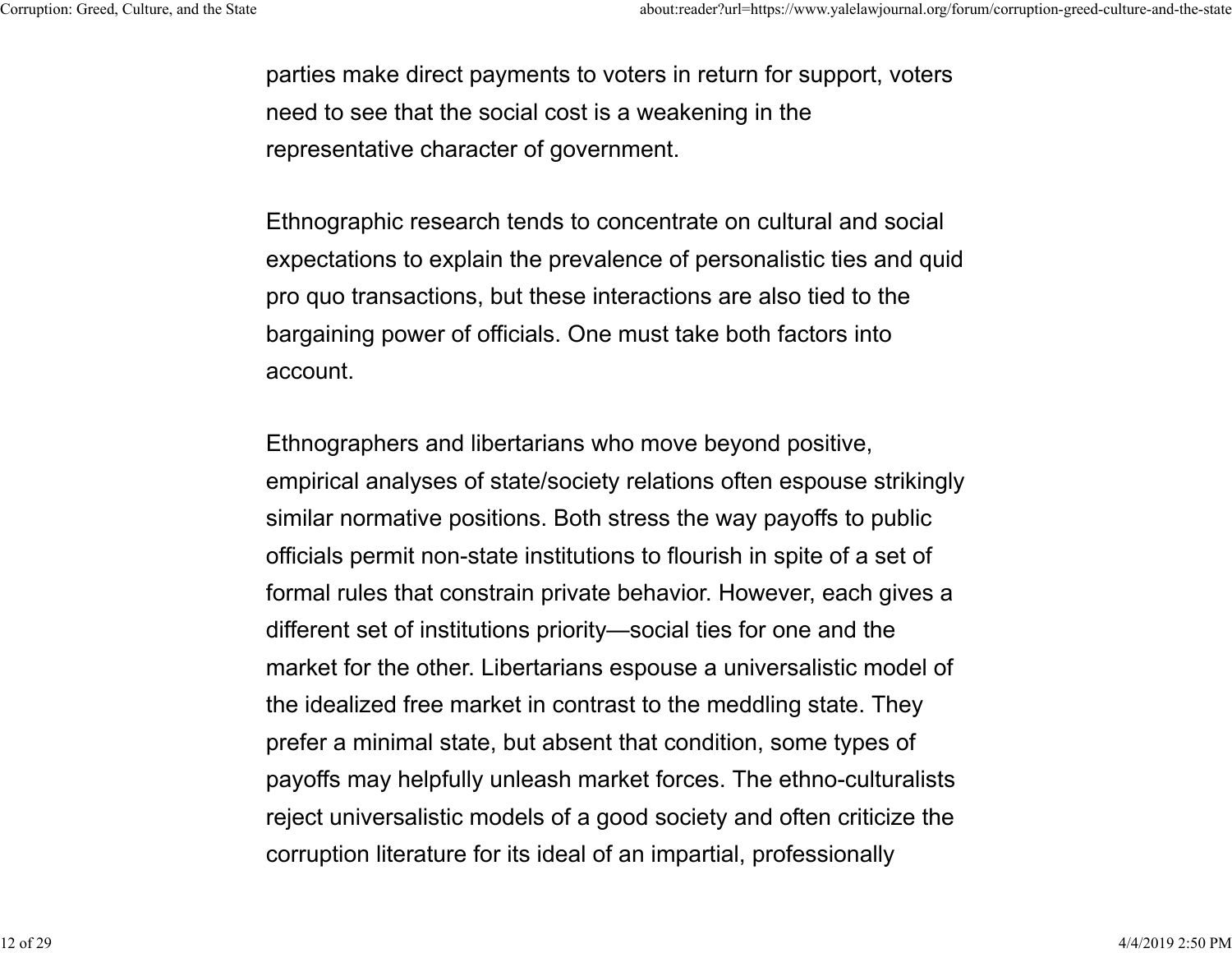competent government. For both groups, corruption is an understandable response to a dysfunctional reality. Citizens ma y engage in rhetorical condemnation, but they cannot function as economic or social actors without such quid pro quo transfers.18 Libertarians and the ethnographers frequently find common groun d in arguing for the functionality of at least some payoffs, but they differ sharply on the values that these payoffs may further.

# **III. grand corruption**

Corruption occurs in people's day-to-day lives and in routine business activities as people navigate their relationship to the state. However, of particular important is corruption at the top of the state hierarchy that involves political leaders and their close associates and concerns the award of major contracts, concessions and the privatization of state enterprises. Such "Grand corruption" imposes large costs on ordinary people by diverting funds to top political leaders in exchange for sweetheart deals with big foreign and domestic businesses. As a result, the government may purchase too much of the wrong kind of military equipment, award natural resource concessions on unfavorable terms, or privatize state-owned firms at too low a price. Grand corruption may induce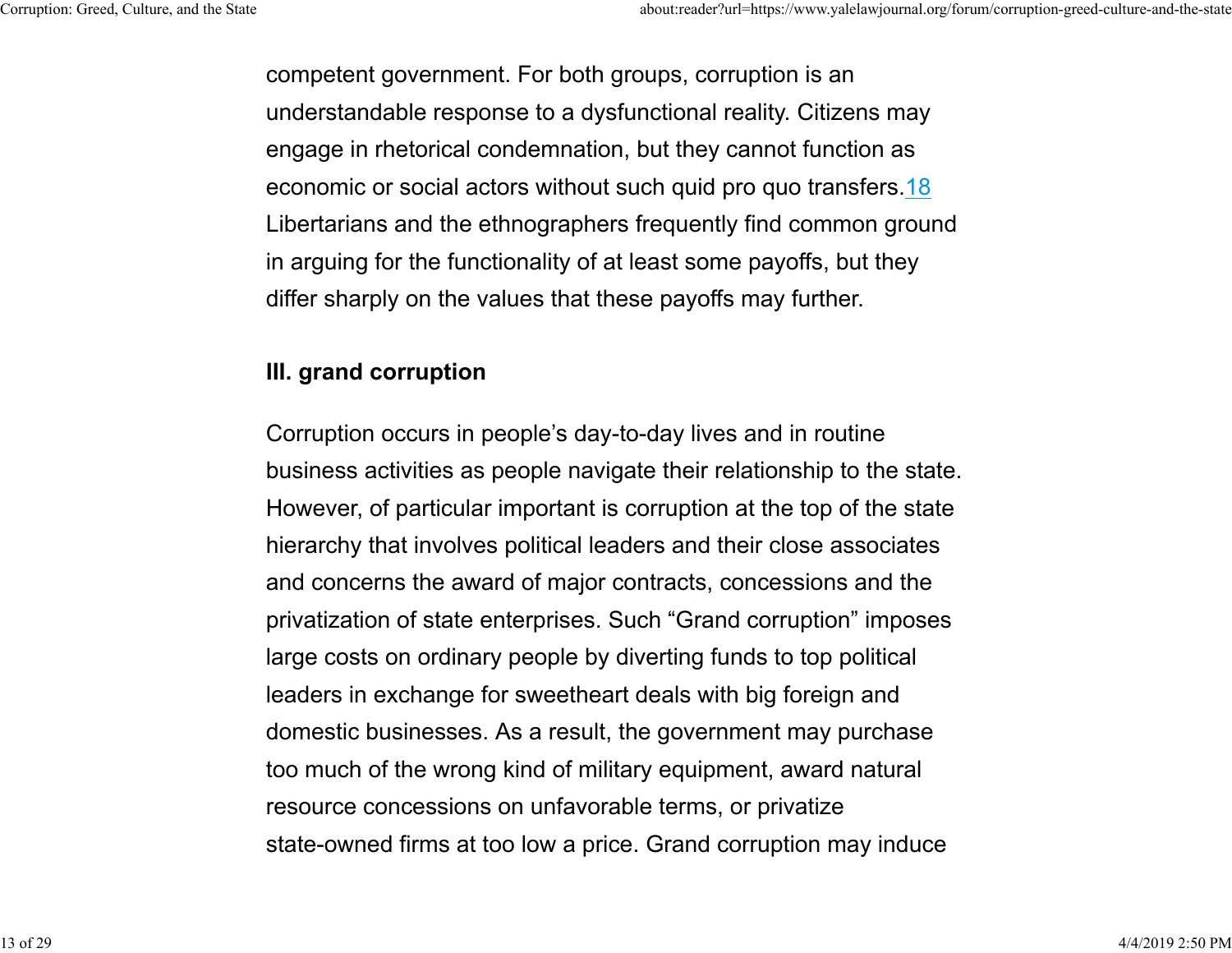leaders to support massive one-of-a-kind infrastructure projects that have little justification beyond their appeal as bribe generation machines. Defense contracting, infrastructure spending, and privatization, of course, are not illegal per se. The problem is the distortions in both quality and quantity introduced by corruption. In countries with elections some of kickbacks may be used to court voters under a variety of vote-buying schemes, but significant funds also flow to politicians' personal bank accounts. The costs of such high level corruption include distorted government spending priorities, the transfer of funds offshore that could otherwise benefit citizens, and unfair electoral advantages for incumbents.

Profit-oriented multinational firms sometimes invoke cultural arguments as a justification for making payoffs to top officials. They may defend their payoffs in reference to the host country's traditions of gift giving and deference to leaders. For example, a 2006 international arbitration dispute involved a \$2 million cash bribe paid to then President Daniel Arap Moi of Kenya. No one disputed the bribe, but the firm claimed that it was respecting the local East African custom of *harambee* and that gifts of this type were "fashionable" in Kenya. The Kenyan government, now under different leadership, contended that because of the bribe, no valid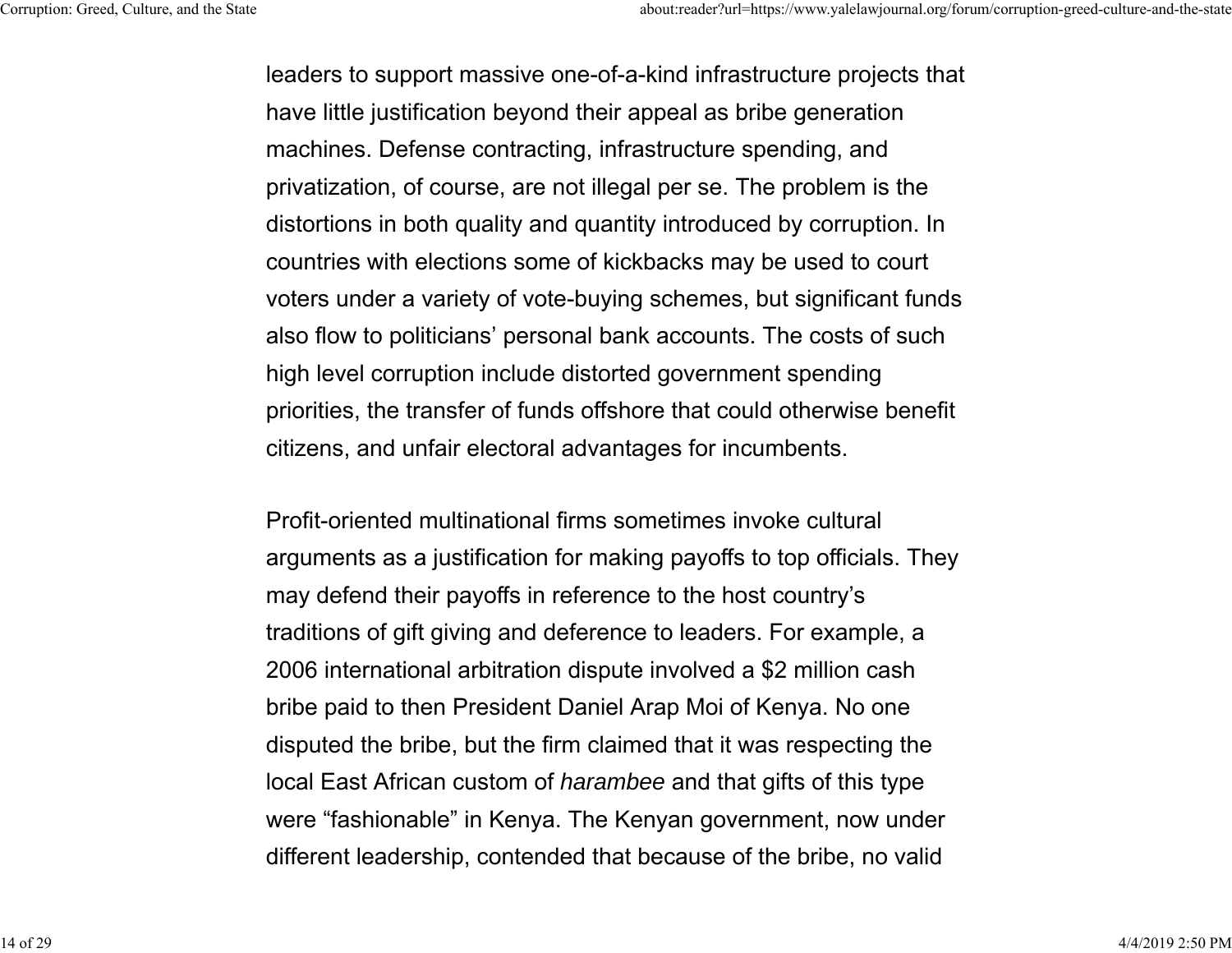contract existed, implying that it was not guilty of breach. The arbitration tribunal sided with Kenya.19 A Transparency International-Kenya (TI-Kenya) study demonstrates that *harambee*, originally a type of communal self-help, has been converted into a form of patronage politics. It is common for politicians who seek reelection to pay for *harambee* events that may or may not actually take place.<sup>20</sup> The multi-national firm's claims to be culturally sensitive ring hollow, especially in cases, such as this, where the nation's citizen bore most of the costs of the bribe and theunfavorable contract terms that it produced.

On the other side of such deals, top officials may go beyond a general invocation of local mores to justify their acceptance of payoffs as a tribute due to them because of their high official rank. They may use such arguments even if the scale of the gains is much beyond anything seen in traditional practices.21 These self-serving arguments conflict with established traditions in many societies according to Mark Granovetter. In his view, top political leaders would honor tradition by rejecting bribes as insults, especially from multi-national firms lacking traditional ties.22 But, this is not what happens in cases of grand corruption. Instead, the bribe is often cloaked in traditional practices and facilitated by local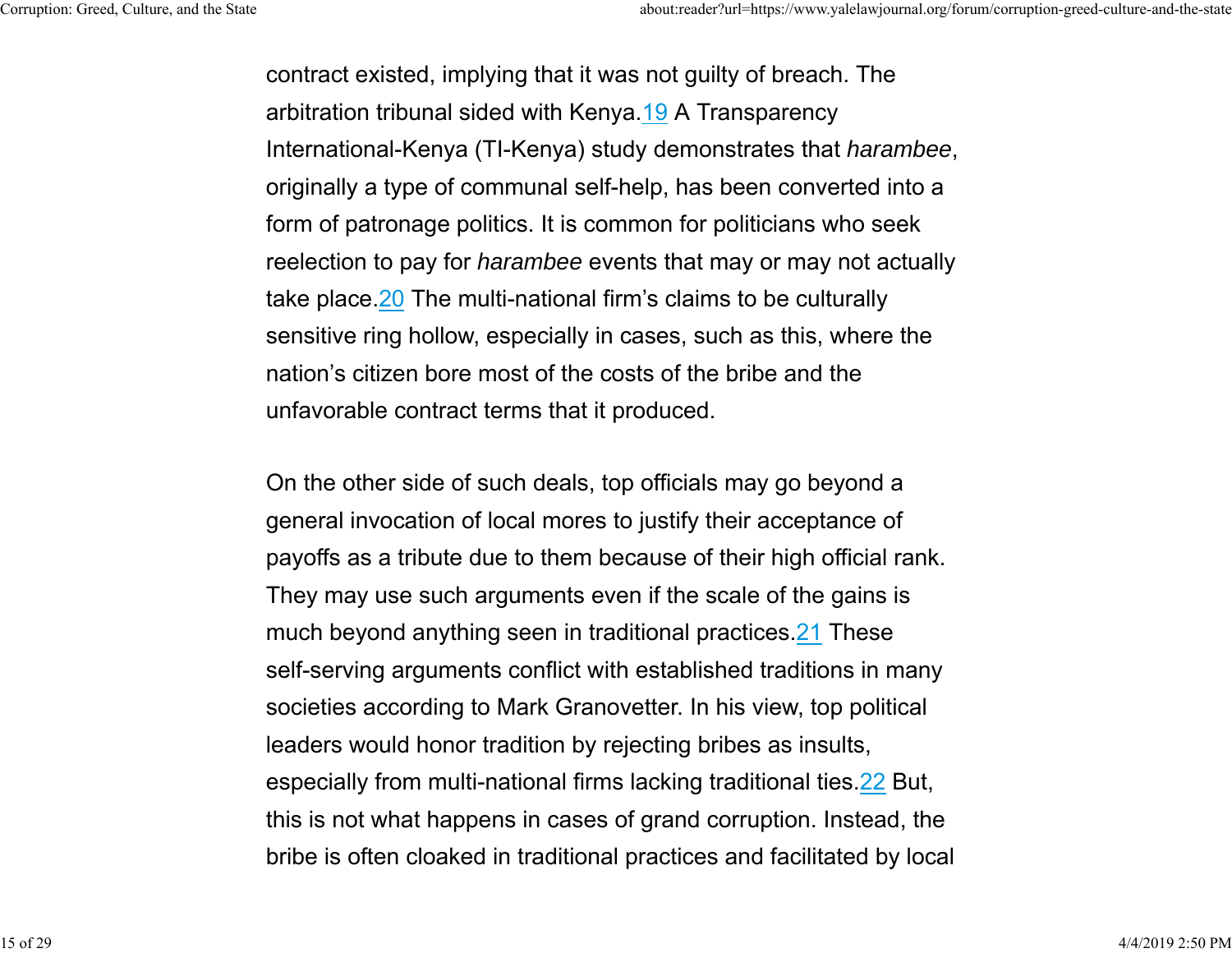#### agents.

A more straightforward culturalist argument sees high level or "grand" corruption as an import from wealthy, capitalist countries. It substitutes pure financial incentives for a dense network of in-country connections. Payoffs induce top leaders to sell out their political supporters in return for private gain or, in a somewhat more benign view, to benefit their own supporters at the expense of the broader public. A polity may already operate in a winner-take-all fashion with rotating in-groups using the state to benefit themselves and their supporters. If so, the opportunity to benefit from contracts, concessions, and asset sales can drastically increase the size of the pie. A resource discovery or a massive aid package supporting infrastructure construction may undermine a stable system of low-level rent seeking by top politicians. It increases the rents available and tempts leaders to collude with investors to share the wealth at public expense.

Ethnographers point to the power of the multi-national firms' profit motive as well as the traditional perquisites of political power in developing countries. However, most scholars with deep knowledge of particular cultures do not confuse explanation with excuse. For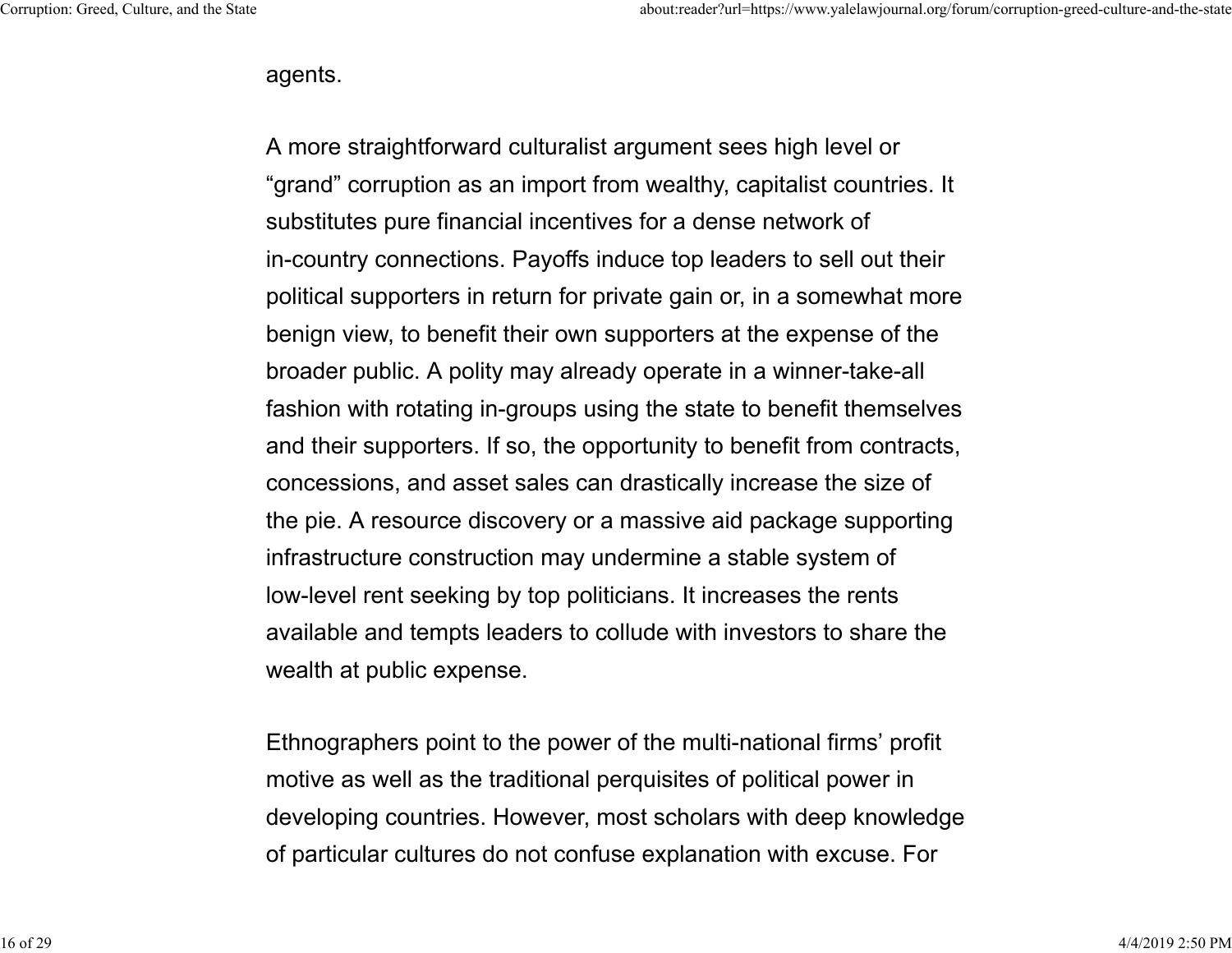them, culture enters the argument once again, but now it is the culture of the business community with its profit-maximizing goal. The very motivator that the libertarian sees as central to the development of society is excoriated as the corrupter of the traditional culture of the contracting country.

Bribes, however, are a cost to firms that pay them. Firms and officials are in a bargaining game, and it is hard to assign blame when both must agree to the deal. From the cases that have come to light it seems that political leaders are not averse to using their bargaining power to extract private benefits. This observation leads some to claim that the values of the leaders have been corrupted by contact with the colonial powers. All would have been well if they had kept to their societies' traditional norms and practices. Of course, sophisticated ethnographers do not have such a romantic view of "culture" and recognize the interpenetration of Western and traditional values and practices. Reformers in developing countries criticize their compatriots who too easily blame an alien culture introduced by colonial powers for present day realities. As an Indonesian journalist put it recently: "If corruption is embedded in the culture, then it is not the fault of the Indonesians themselves —rather, it can be laid at the feet of those nasty Dutch colonialists .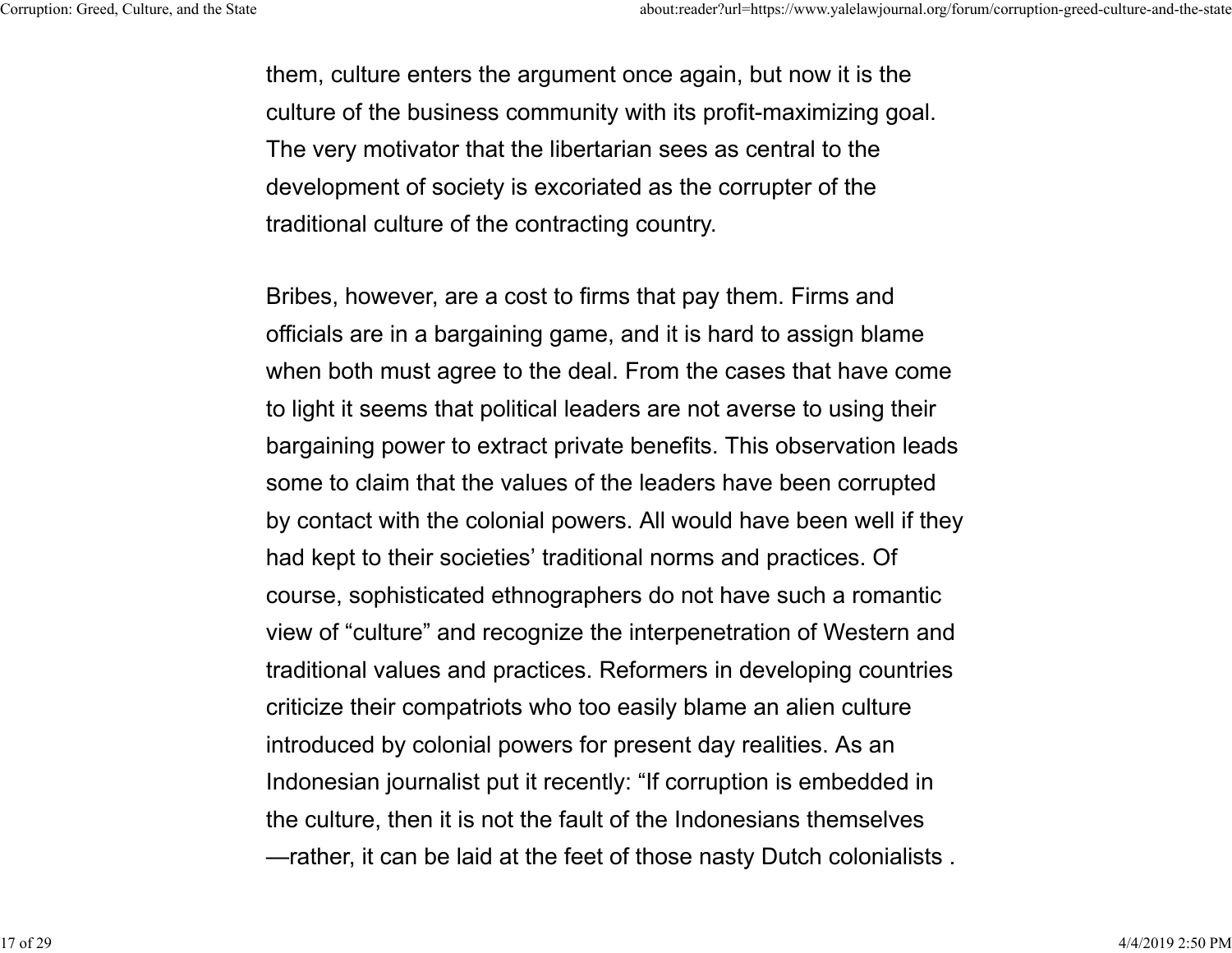. . Not only does this fable get people off the hook for failing to solve the problem, . . . it also absolves the entire nation of guilt because the blame lies elsewhere in a long-distant colonial past."23

The cultural sensitivity card can be played both by those who accept and by those who pay bribes when it serves their own interests. One needs to be cautious in accepting at face value assertions that seemingly corrupt transactions reflect entrenched cultural practices acceptable to most people. Those with something to gain will invoke culture as an excuse when it serves their self-interest. If the scale of the tribute paid to a leader rises to a new plane as a result of the involvement of international investors, tradition and culture are not adequate frames for analysis. The widespread condemnation of bribery and corruption in the studies of Ghana and Nigeria mentioned earlier seems to confirm that citizens generally do not accept glib references to "culture" or "social norms" as sufficient justification.

#### **IV. democratic legitimacy and the control of corruption**

The nation-state is a necessary part of any modern society, but one that must be constrained by its citizens to preserve public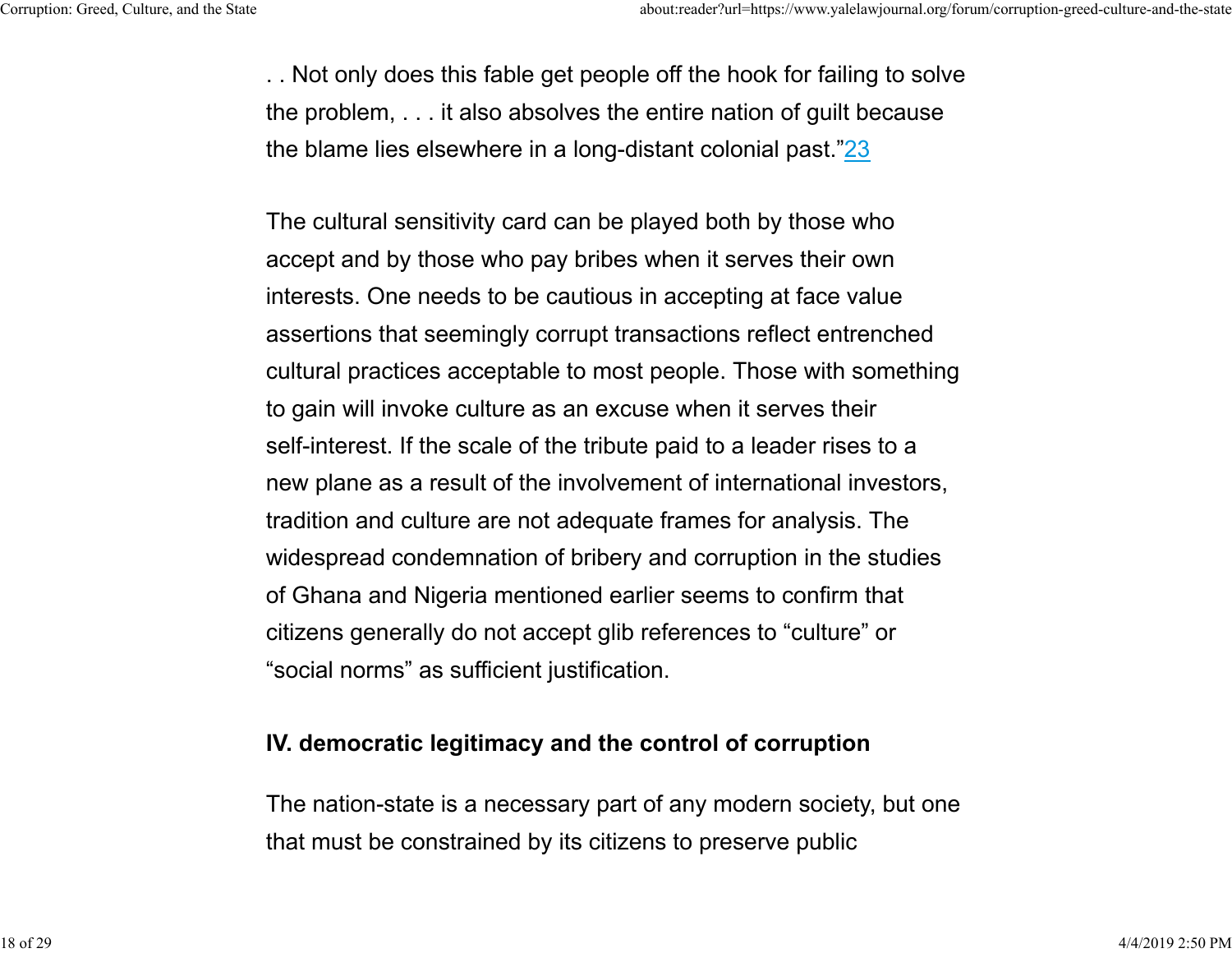legitimacy. The state exercises coercive powers, and to claim to be a democracy, it must publicly justify its exercise of those powers. Democracy does not require unanimous consent to individual policies. Doing so would unduly privilege the status quo and invite gridlock. Rather the policymaking process will almost invariabl y produce winners and losers. The key is a process that is broadl y acceptable even if individuals sometimes must bear the costs of a public policy without any corresponding gains. Decisionmaking by a majority of elected representatives is one route to democratic legitimacy, but it is not the only route and cannot realistically be the only locus of policymaking. Modern problems are too technically complex, too fluid, and require too much time and trouble to be fully resolved by statutory texts. Hence, delegation of policymaking is pervasive in all modern states. Even detailed statutory program s must be implemented by bureaucrats, perhaps with the help of private contractors.24

But elected officials, political appointees and bureaucrats may engage in self-interested behavior that undermines the state's claim to legitimacy. Favors done in return for bribes are an archetypal example of such personalized transactions. The individual quid pro quo between official and citizen or business firm may be mutually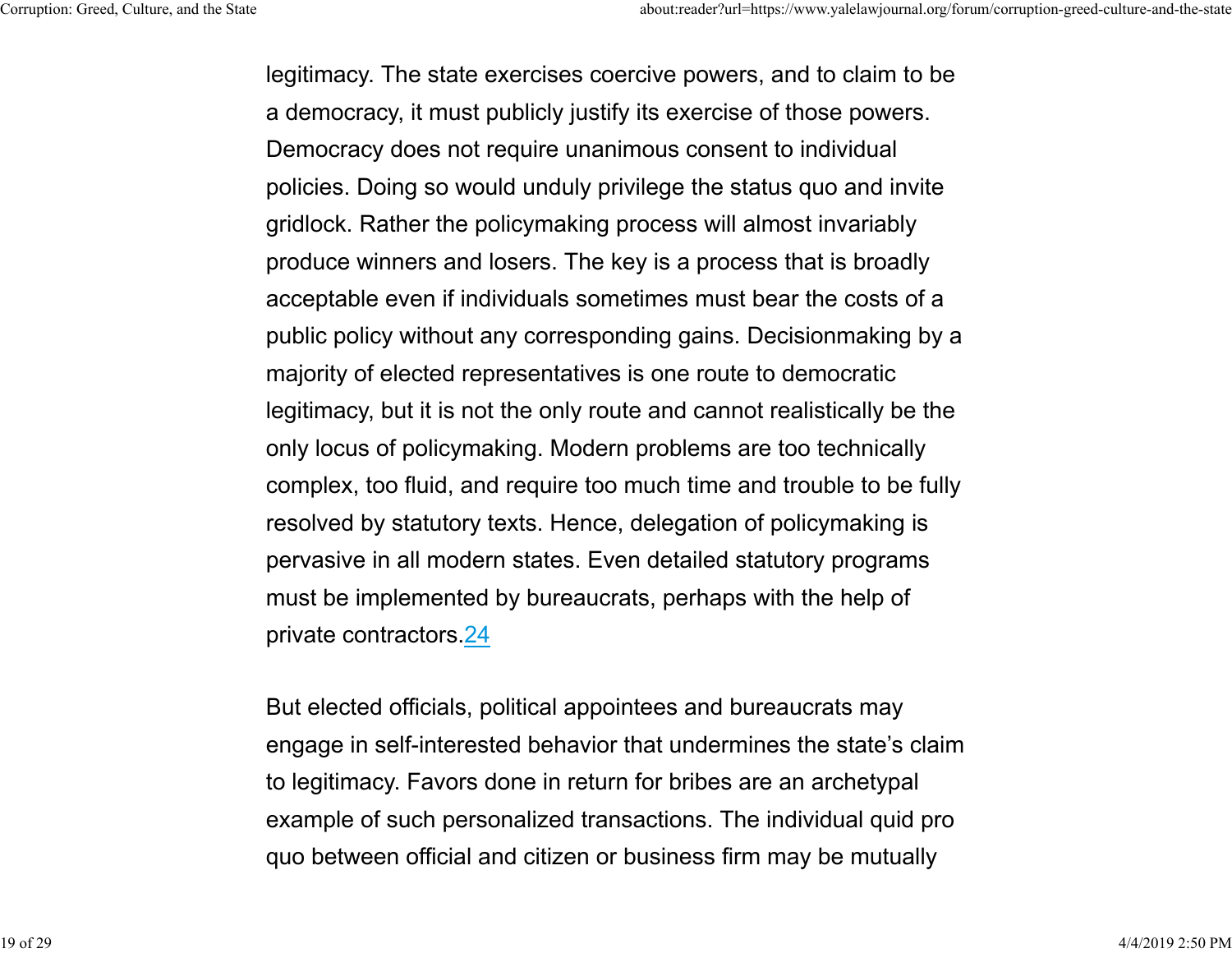beneficial, but collectively these transactions undermine confidence in the neutral generation and imposition of rules.

In some of the cases outlined earlier, however, impartiality is absent, and the exercise of public power is bound up with paternalistic obligations. In those cases, it is difficult to disentangle corrupt dealings from widely accepted social practices. However, one option is to demonstrate the costs as well as the benefits of mixing private concerns with the delivery of public services. I f corruption is an accepted part of government transactions, then officials are not likely to be passive recipients of gifts from grateful citizens or of payoffs from business firms. Instead, bureaucrats are likely to organize their offices and rewrite the rules to induc e additional payoffs, and politicians may structure their activities to generate ever larger bribes or illegal campaign donations. If this happens, non-state actors such as organized gangs, on the one hand, and benevolent associations, on the other, may substitute for a weak state. The tendency to operate outside the state may create a feedback loop that further weakens democratic legitimacy and state power.

The difficulty for democrats is that the economic incentives for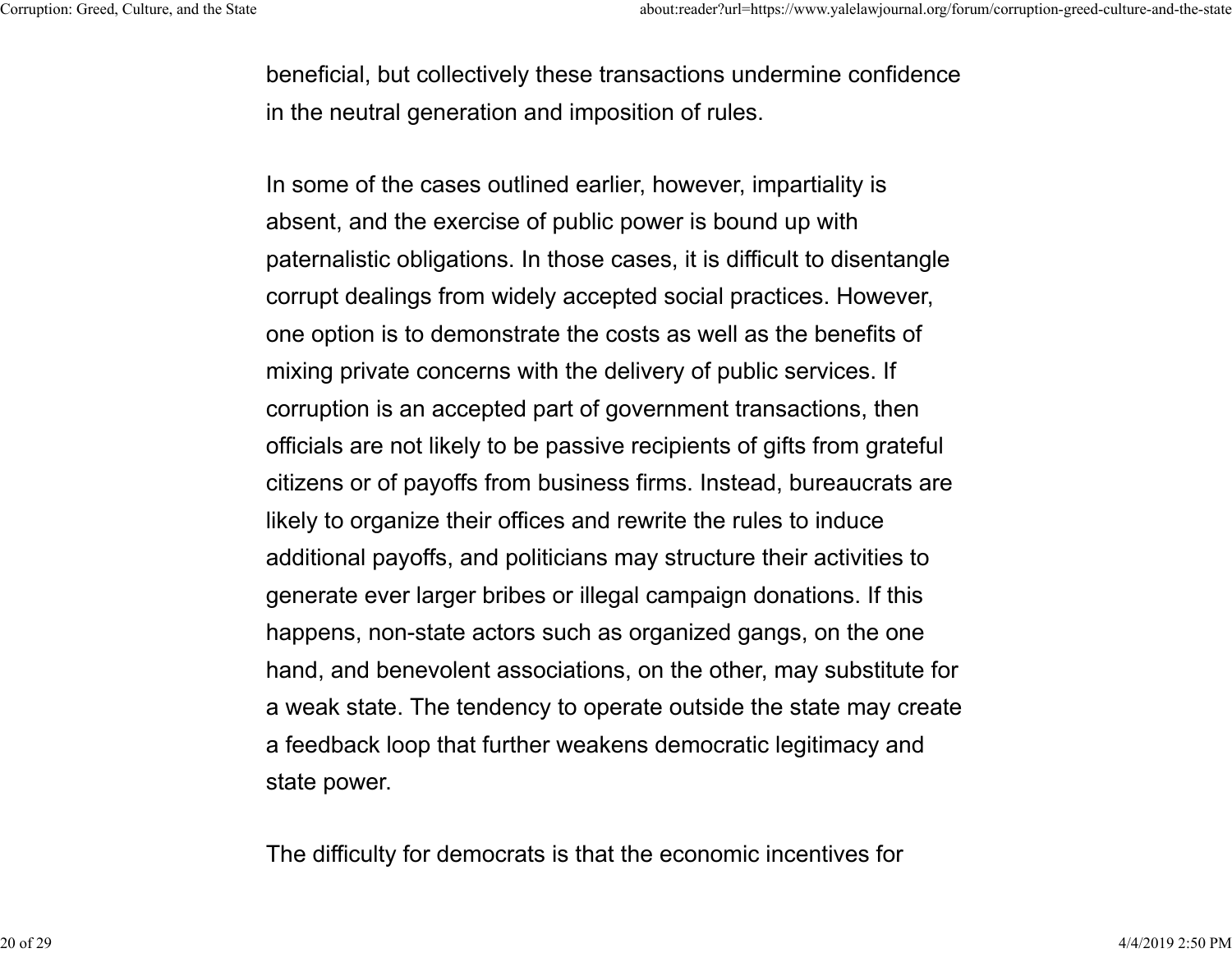corruption are the inevitable side effect of a system that governs through elected representatives and uses bureaucratic agents to carry out policies. They are pathologies, but they are also the predictable dark side of the modern state. If corruption is justified as a reflection of cultural norms, then such acquiescence will further compromise efforts to produce impartial and competent service delivery. The communitarian ideal of public deliberation and consensus combined with a moral obligation to comply with state policy is not realistic as a general matter once one moves beyond small villages or tight-knit communities. Tensions between the democratic welfare state and the private market and between that state and a country's traditional cultural practices are all but inevitable. The response need not always be in favor of the rationalized, Weberian state. Jennifer Hasty argues that global strategies that "attempt to tighten the grip of the modern rational state through abstract, bureaucratic practices of discipline . . . are bound to fail." Instead, policy should seek socio-cultural transformation that builds on existing patterns.25

Anticorruption policy must decide whether to accept the presence of greed and of cultural practices and to seek to channel them into less destructive paths, whether to sideline them through substitute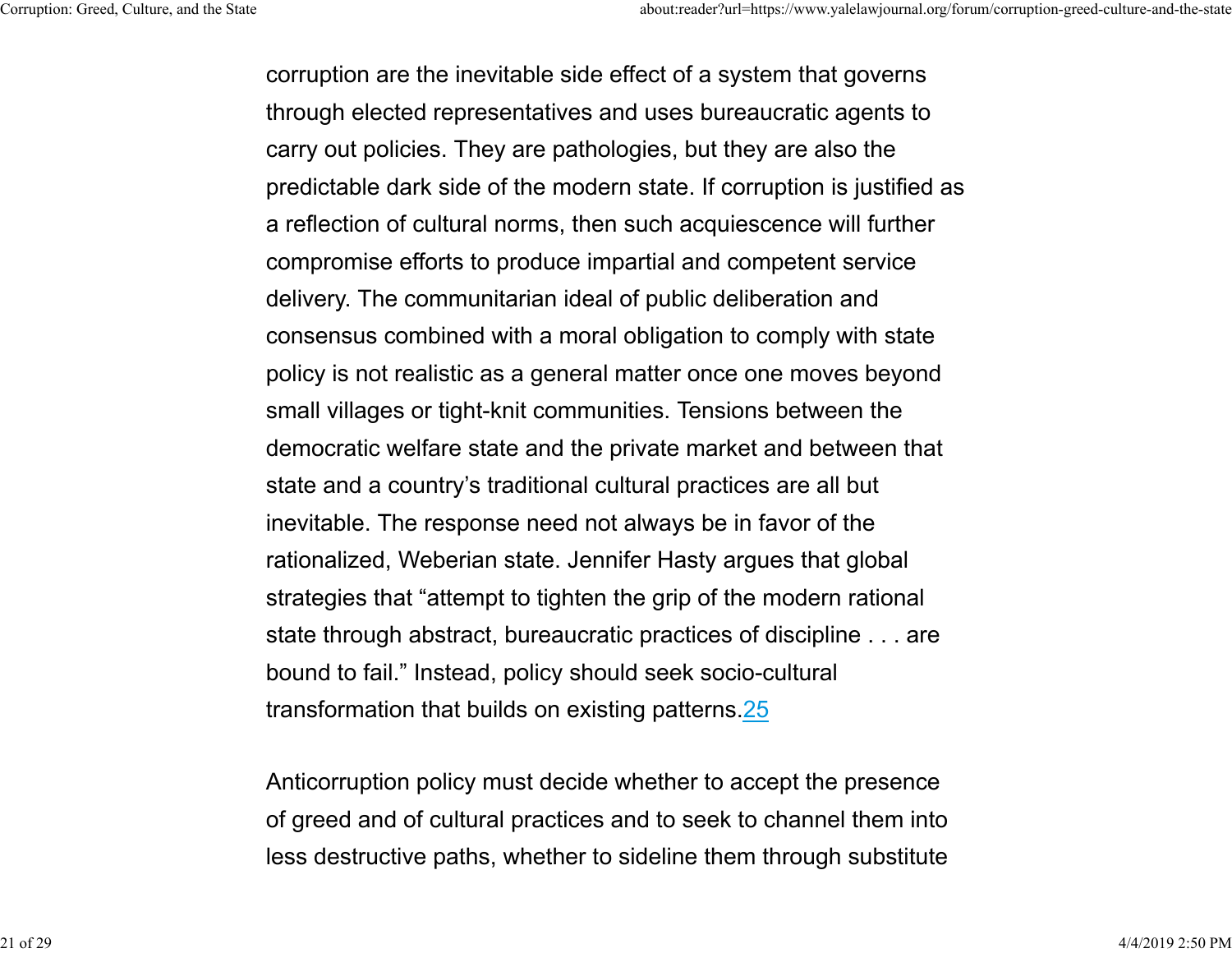institutions that require other values and skills, or whether to seek to transform social norms. These issues must be confronted fromthe perspective of democratic legitimacy, not through the lens of either market fundamentalism or cultural preservation. One needs a realistic appreciation of the strains facing modern democracies that seek to justify their legitimacy. Corruption can undermine governments even if it aids market participants and supports traditional cultures. However, aggressive and punitive anticorruption campaigns can also undermine governments' ability to tap into the loyalty and good will of their populations.

Corruption in all its myriad forms arises at the intersection between culture, the market, and the state. Its prevalence forces us to confront the tangled connections between private wealth and public power and between cultural practice and the creation of a competent and impartial government. Sometimes sensitivity to culture and history in one society will lead to tolerance of actions that are labeled bribery in other societies. Sometimes public or private power is so rigid and oppressive that individual payoffs to avoid the rules seem the only feasible way to cope. Voters do not always punish flamboyantly corrupt politicians at the polls, presumably because no credible alternatives exist. It may seem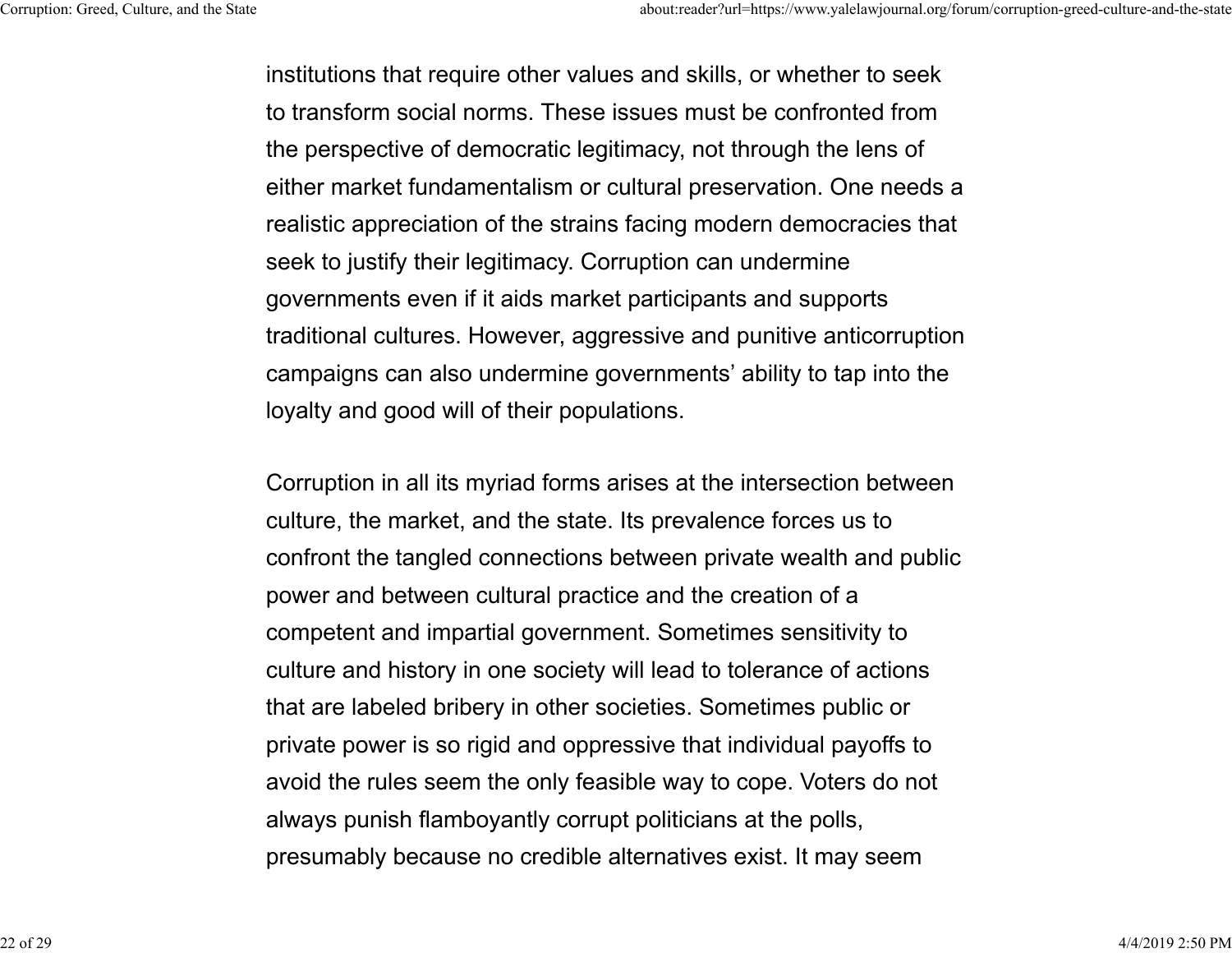better to tolerate an incumbent who takes a share of the spoils of office than to risk retaliation from the incumbent by supporting an untested challenger.

What response can those engaged in the study of corruption give to the critics of anticorruption efforts? As someone who has studied this topic for thirty-five years,  $26$  I have no easy answers, but I do have some pointed responses that can help shape the agenda for future research. None of the critics straightforwardly confronts the role of the state in society. At the extremes, they have a romantic view of an idealized society with a minimal state. For libertarians, the minimal state respects "the rule of law," a concept that in their formulation stresses the preservation of private property rights and the enforcement of private contracts, on the one hand, and the assurance of law and order, on the other. For ethnographers, social networks are the key to understanding how individuals interact with public officials. This literature seldom acknowledges the moder n state's role in producing and maintaining these networks. Rather, the state is frequently seen as a hostile or interfering force that personal networks can domesticate through exchanges of favors. Those from this tradition who do study the state tend to urge more participatory, consensual processes of public decision-making often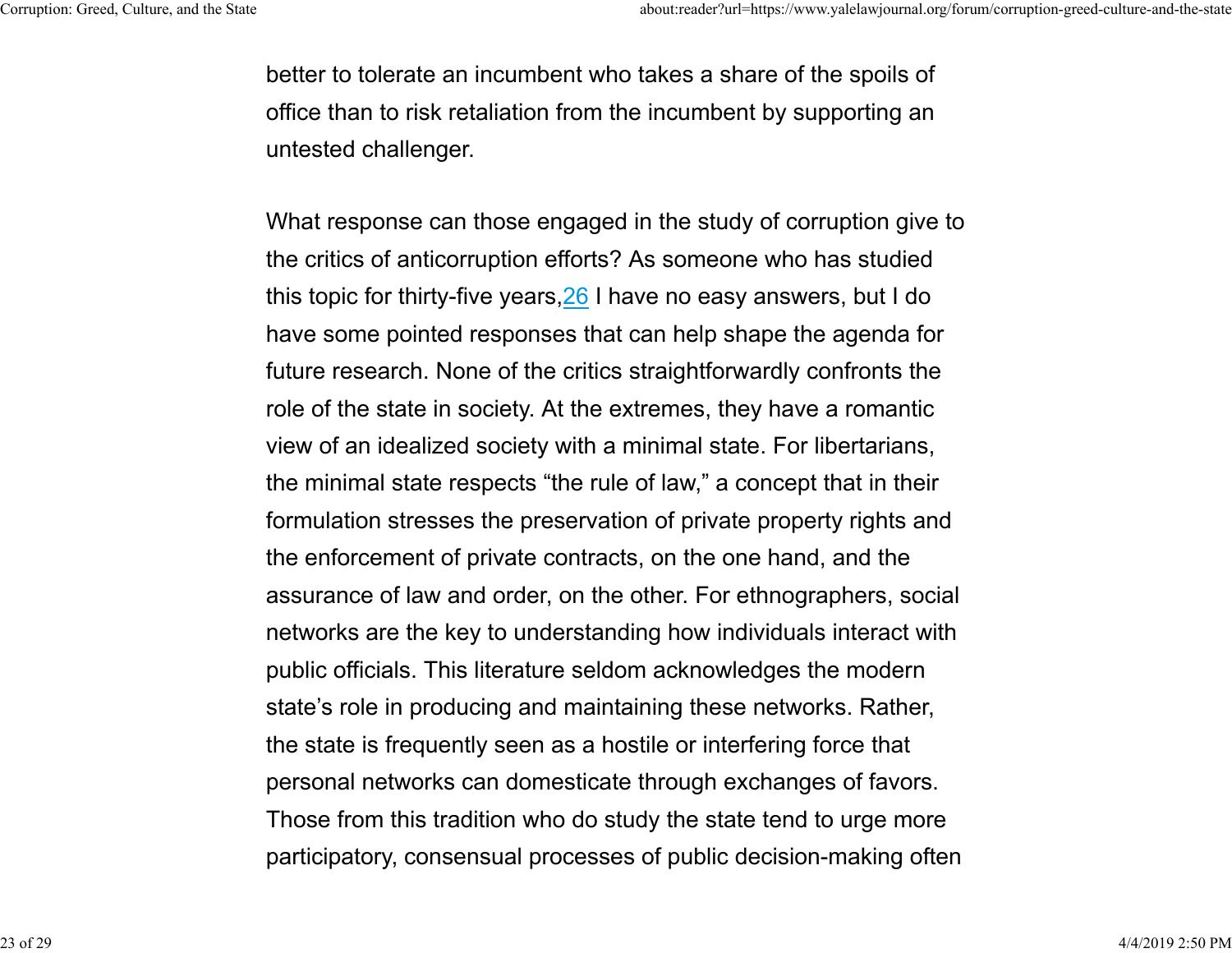organized at the neighborhood and village level.

In contrast to both the libertarians and the ethnographers, I urge a straightforward acknowledgment of the centrality of the modern bureaucratic state and the institutions of representative government.Furthermore, even authoritarian regimes seek popular legitimacy and support. Given those premises, one can locate areas of broad international agreement, both at the grass roots level and among the elite, on certain desirable characteristics of the modern state that can help curb corruption. So long as political leaders have some interest in reform, anticorruption policy can start with these areas of agreement and later confront the more contested dimensions of the problem.

First, simple transparency is necessary. This option requires publication of and easy public access to the constitution, legal codes and statutes, regulations and decrees with the force of law, legal guidelines and practice manuals, and judicial opinions. Officials charged with implementation may resist revealing guidelines and practice manuals, but if they have real effects within the agency, outsiders should be able to access them. Furthermore, there should be standardized and transparent public accounting for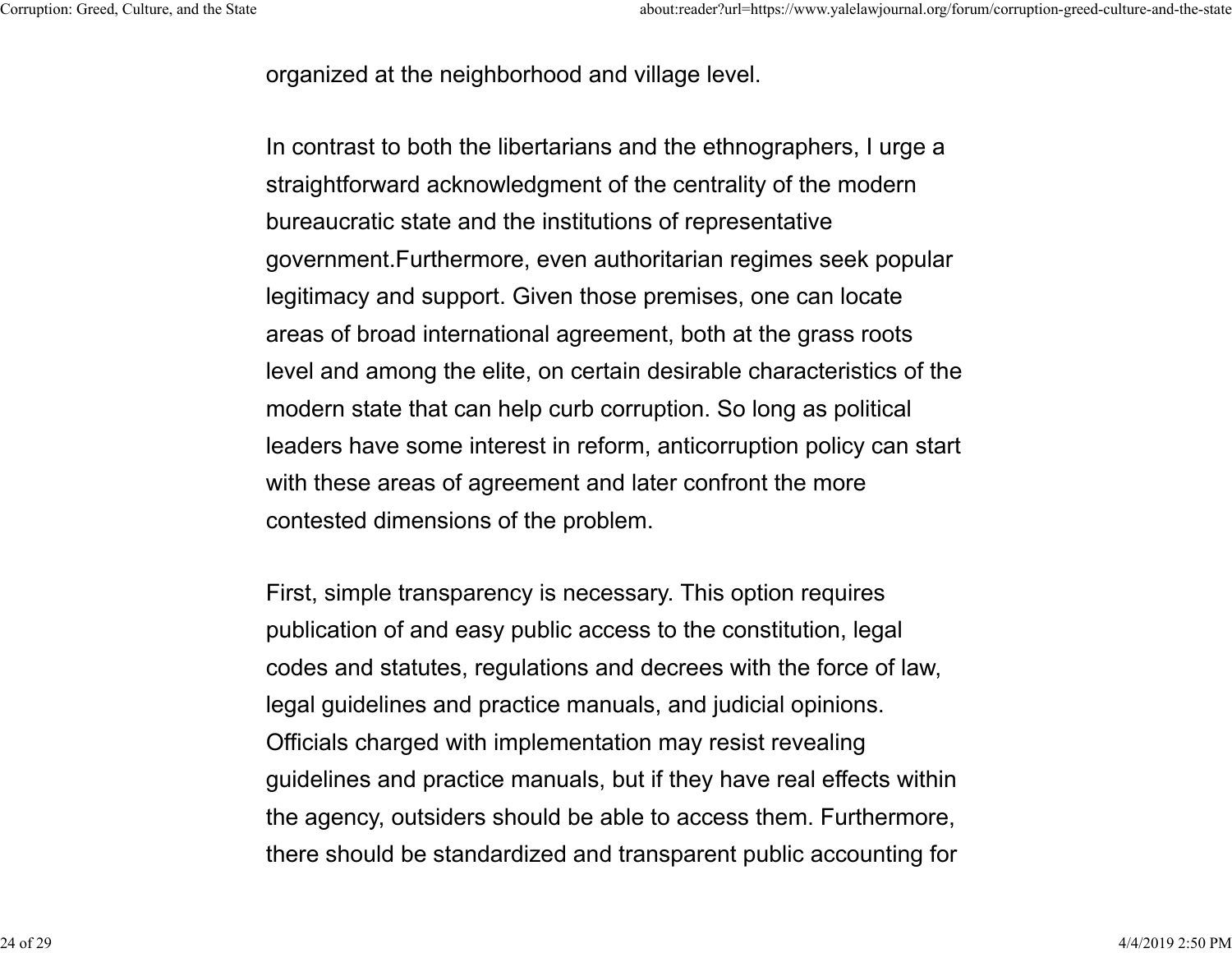funds appropriated and spent by the government under the control of both an internal audit office and an independent external audit body.

Second, external oversight of government activity is essential. One route is to remove press restrictions and sponsor training in investigative journalism. It should also be easy to establish and finance civil society organizations. These dual oversight tracks complement each other in practice and can only function effectively if the government itself provides information under the first type of reforms above. For example, in Bolivia a World Bank study showed that the quality of public service delivery was negatively associated with corruption and positively associated with external oversight and transparency.27 Here authoritarian regimes will part company with reformers in democracy, but even the Chinese government has recognized the value of routes for citizen complaints even as it limits other forms of oversight and protest.

Third, to counter grand corruption, transparent and competitive processes for large scale procurement should exist. But governments should not fetishize competitive bidding. They should take realistic account of the occasional need for sole-source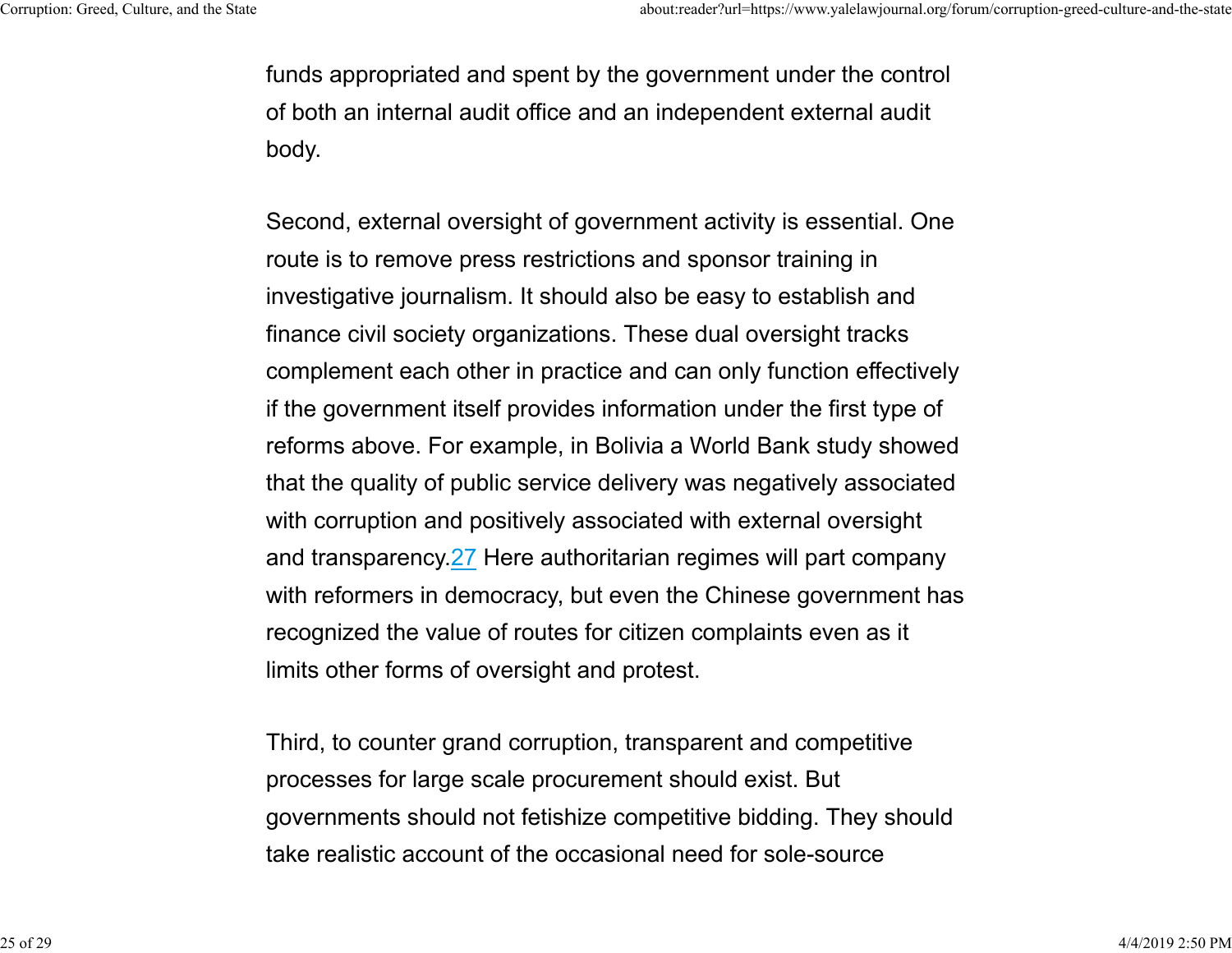procurement. In that case, the negotiations should be transparent with the focus on the government obtaining a high quality result at a good price. Purchases should as much as possible be made by shopping in private markets in competition with private buyers. Here international efforts to provide benchmark prices for common procurement needs could complement domestic efforts.As an example of how benchmarking might work, one study calculated the large relative differences in public infrastructure prices by region in Italy with the implication that regions with high costs per unit were experiencing high corruption and that better oversight could improve the productivity of public funds.28

Fourth, the state should enforce bribery laws against major offenders both in and outside of government. If organized crime is pervasive, special efforts will be needed to apprehend those involved in corruption that permits such crime to flourish. I list the law enforcement option fourth, however, because it ought never be the primary means of fighting entrenched corruption. If corruption is the result of institutional failures, it will likely reappear as one group of malefactors is replaced with another.

Fifth, individuals and businesses should be able to lodge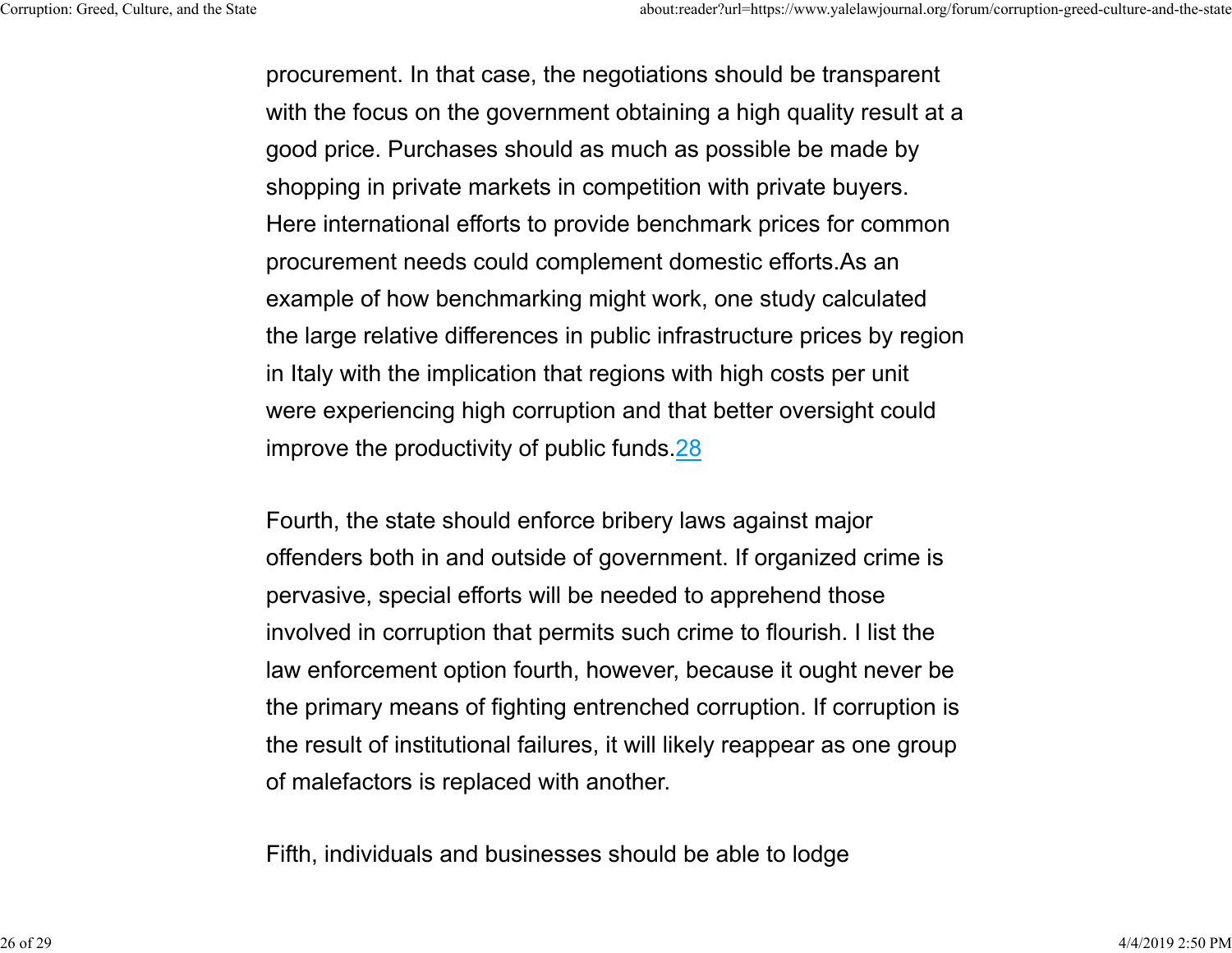complaints about demands for bribes or other favors and to have these complaints expeditiously dealt with—for example, through an independent ombudsman. Sixth, reformers should make diagnostic studies of the rules, regulations, and licensing requirements facing individuals and businesses to isolate reforms—including repeal—that might both improve government functioning and reduce corruption. Seventh, it may be important to improve the pay, recruitment, and working conditions of civil servants and the judiciary. Such reform should be combined with strengthened conflict-of-interest rules and internal monitoring of public service delivery.

Finally, if corruption is pervasive among politicians, electoral law may need reform. That would involve enforcement of laws that outlaw the buying of individual votes and improvements in the system of campaign finance, the role of lobbyists, and the private financial interests of politicians to limit conflicts of interest.

Much has been made recently of the efforts to control corruptio n through international treaties29 and civil society initiatives, such as those spearheaded by Transparency International (TI) and the Extractive Industries Transparency Initiative (EITI).30 The G20 in its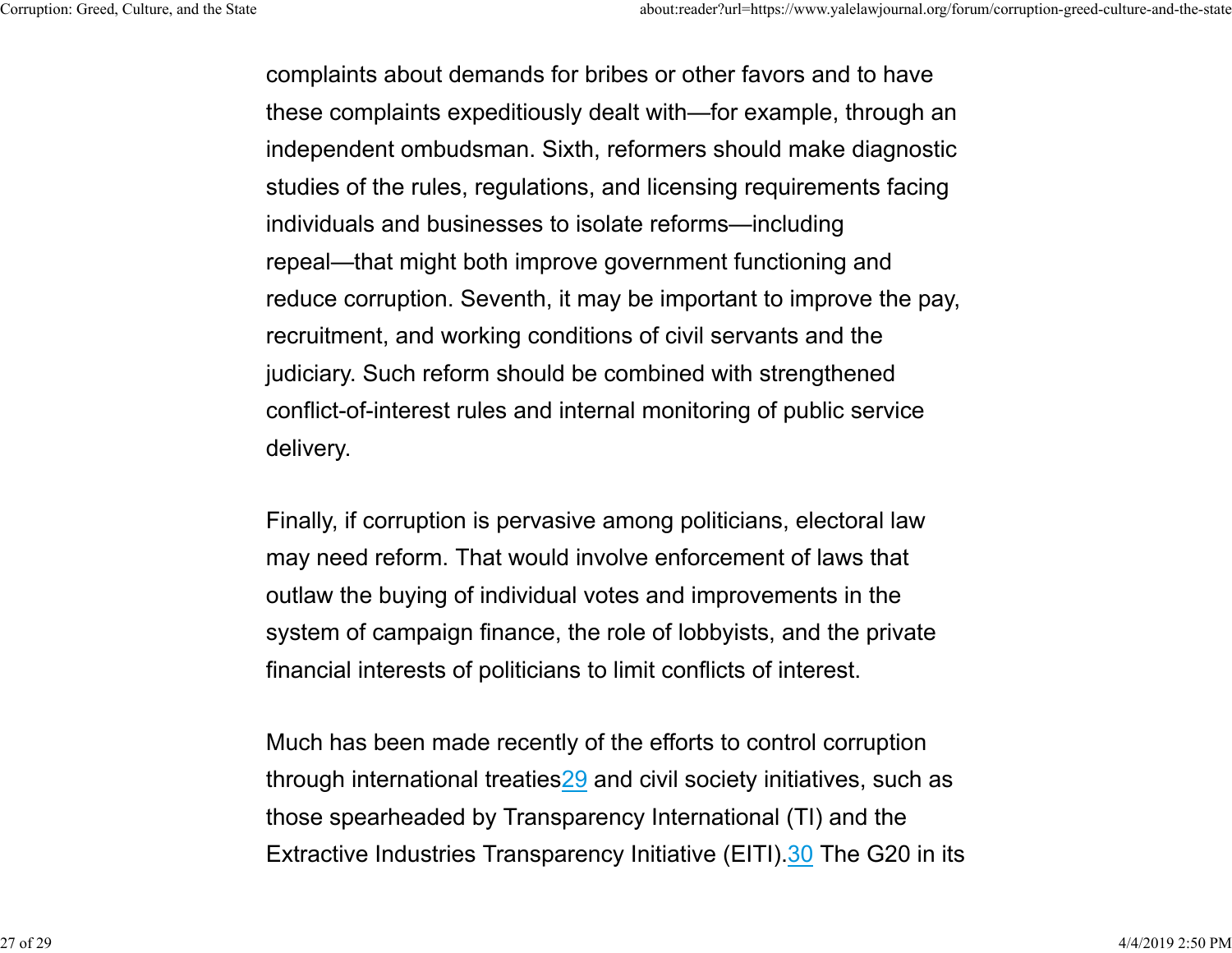June 2010 communiqué recognized that corruption is a global problem.31 This international concern is a welcome development that can complement and reward efforts within host countries, especially to combat grand corruption by multi-national businesses. However, existing initiatives have little real bite as hard law. Their impact depends upon changing mores and on bad publicity, not legal penalties. These international efforts, laudable as they are, cannot substitute for domestic reform. Constraining the willingness of multi-national firms to pay bribes under the OECD Convention will help undermine firms' claims to cultural sensitivity, but these effects can only complement, not substitute for domestic reform.

In discussing corruption, we need to move beyond simplistic claims either that corruption is functional because government is dysfunctional or that corruption in a Western concept used to belittle or to undermine cherished cultural traditions. Bothstatements are true in some contexts and false in others. Domestically, reformers need to concentrate on the policies that enhance the competent development of public policy, the effective delivery of services by the bureaucracy, and the fair resolution of disputes in the courts. They should begin with the functional responsibilities of the state and then ask how bribery and